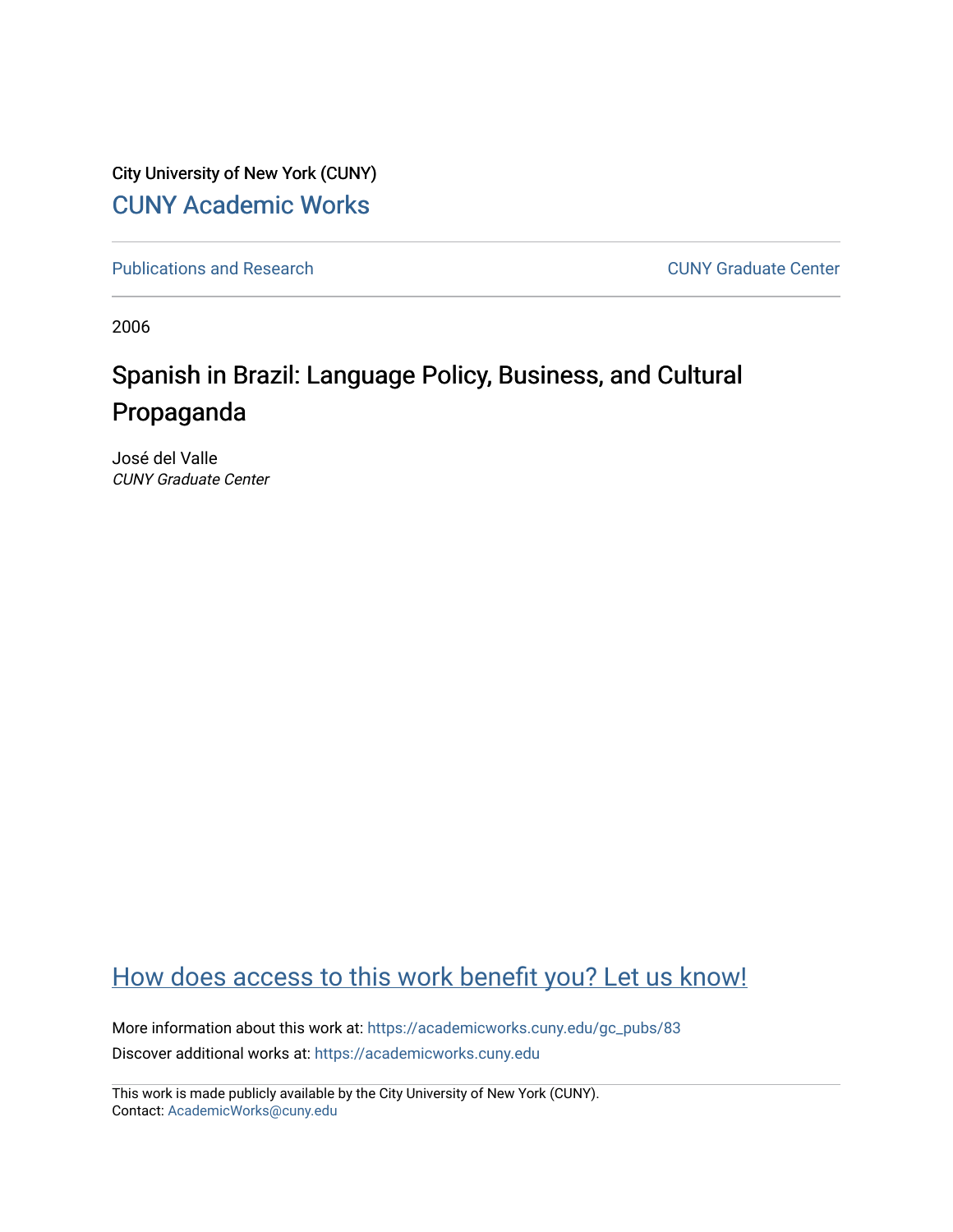## JOSE´ DEL VALLE and LAURA VILLA

## SPANISH IN BRAZIL: LANGUAGE POLICY, BUSINESS, AND CULTURAL PROPAGANDA

(Received 14 October 2005; accepted in revised form 26 June 2006)

ABSTRACT. The purpose of this article is to describe and analyze the policies designed and implemented since the early nineties by Spanish government agencies in order to promote Spanish as a valuable international language. In particular, we focus on its promotion in Brazil and on the strategies used to legitimize not only the presence of the language in various domains (e.g. the educational system) but also the active participation of Spanish institutions in its spread. Through a detailed analysis of a corpus of relevant texts, (a) we critically examine the cultural, economic, and political roots of these policies, as well as the rhetoric used to provide them with legitimacy; (b) we explore their connection to national language and global language ideologies; and (c), on the basis of our findings and related work done by other scholars, we argue for the need to develop a comparative strand in the analysis of the international promotion of languages.

KEY WORDS: Brazil's language policy, language and globalization, language commodification, linguistic diffusion, linguistic imperialism, linguistic ideologies, Spain's language policy

ABBREVIATIONS: RAE – Spanish Royal Academy

## **INTRODUCTION**

The purpose of this article is to describe and analyze the policies designed and implemented by Spanish government agencies – with the assistance of the Spanish Royal Academy (RAE), linguists, language teaching professionals, and corporations – in order to promote Spanish as a valuable international language and to fuel its popularity in Brazil. We will critically examine the economic and political roots of these policies, explore their connection to nationalist and global language ideologies (Heller, 1999a, b; Kroskrity, 2000; Schieffelin, Woolard, & Kroskrity 1998), and, on the basis of our findings, call for the development of a comparative strand in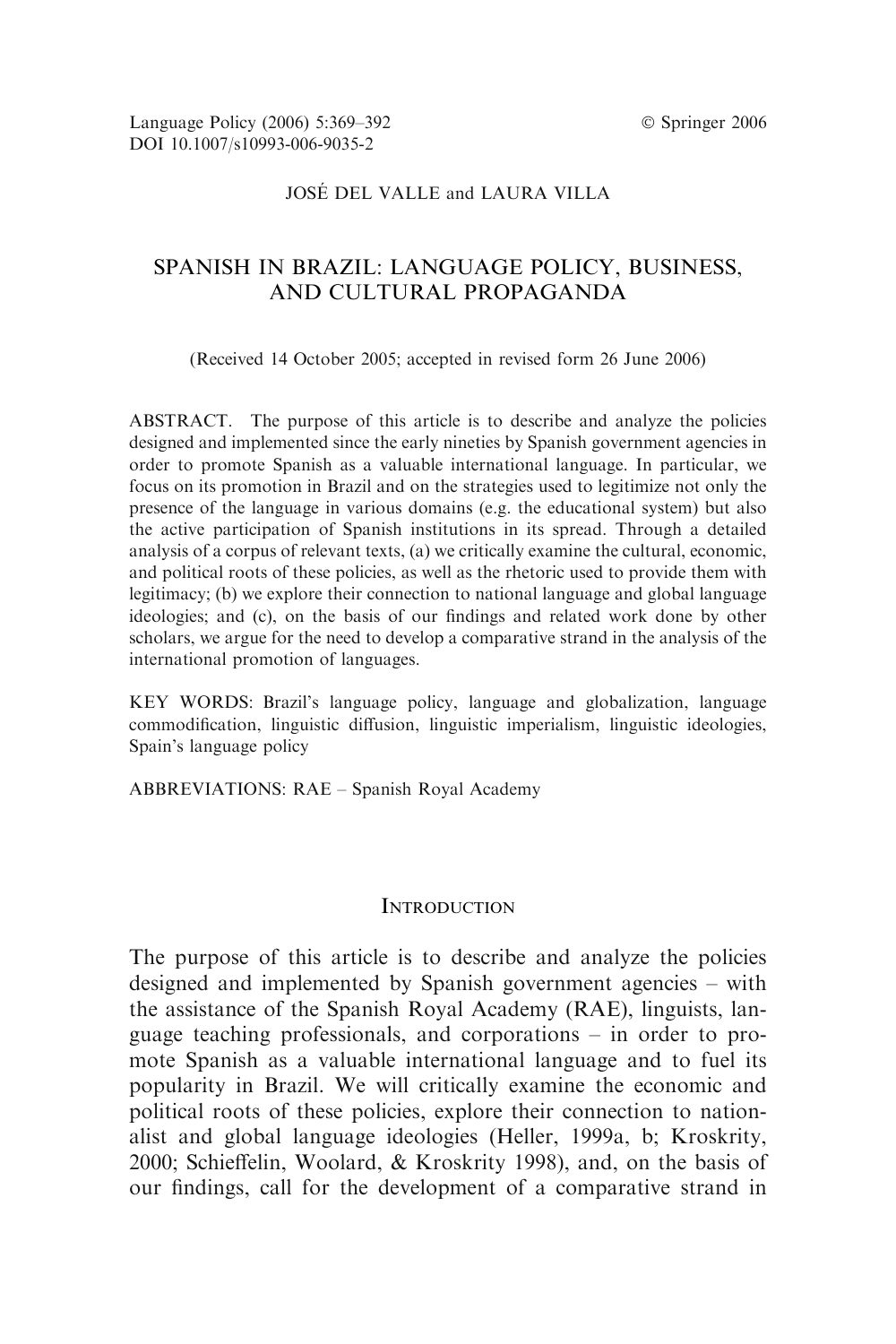the analysis of the international promotion of languages (Phillipson, 1997; Spolsky, 2004).

When we affirm the "critical" nature of our study, we take a clear position vis-à-vis language and language policy. First, we declare our concern with language as a sociocultural phenomenon, as practice inscribed in a system of relations of power and solidarity. Secondly, we side with scholars who, in the study of international languages, seek to expose inter and intralinguistic hierarchization; the social, political, and economic conditions that favor language spread; and the interests and ideologies involved in language promotion.<sup>1</sup> Thus, from a critical perspective, we hope to understand language policy's involvement in a system of power relations, and the degree to which ideas about language and specific language planning efforts correct or perpetuate unjust and unequal social structures (Calvet, 1974, 1987; Heller, 1999a, b; Pennycook, 1994; Phillipson, 1992).

## **THE CORPUS**

Over the years, the institutions leading the design and implementation of Spain's policies promoting the international status of Spanish have created a number of forums for discussion and coordination of efforts. As a result, a corpus of relevant texts is now available. First, we have the annual reports (Anuarios) published since 1998 by the Cervantes Institute – the Spanish government's agency in charge of promoting Spanish internationally – under the general title *El español en el mundo* ("Spanish in the world").<sup>2</sup> The annual reports have included prestigious sociolinguists among their contributors and have addressed a variety of topics: the status of Spanish in different regions (Brazil, the United States, Europe, the Maghreb); its status in international organizations, scientific publications, and the media; activities associated with language industries; and its relation to the Spanish economy and to Spain's investments in Latin America. The Cervantes has also co-sponsored three conferences on the Spanish language: the first in 1997 in Zacatecas, Mexico; the second in 2001 in Valladolid, Spain; and

<sup>&</sup>lt;sup>1</sup> We share Phillipson's concern about terms such as language spread, which seem to assume an agentless process (along the lines followed by Crystal (2003) in his right-place-at-the-righttime view of global English).

<sup>2</sup> For the Cervantes see www.cervantes.es and for the annual reports http://cvc.cervantes.es/ obref/anuario/.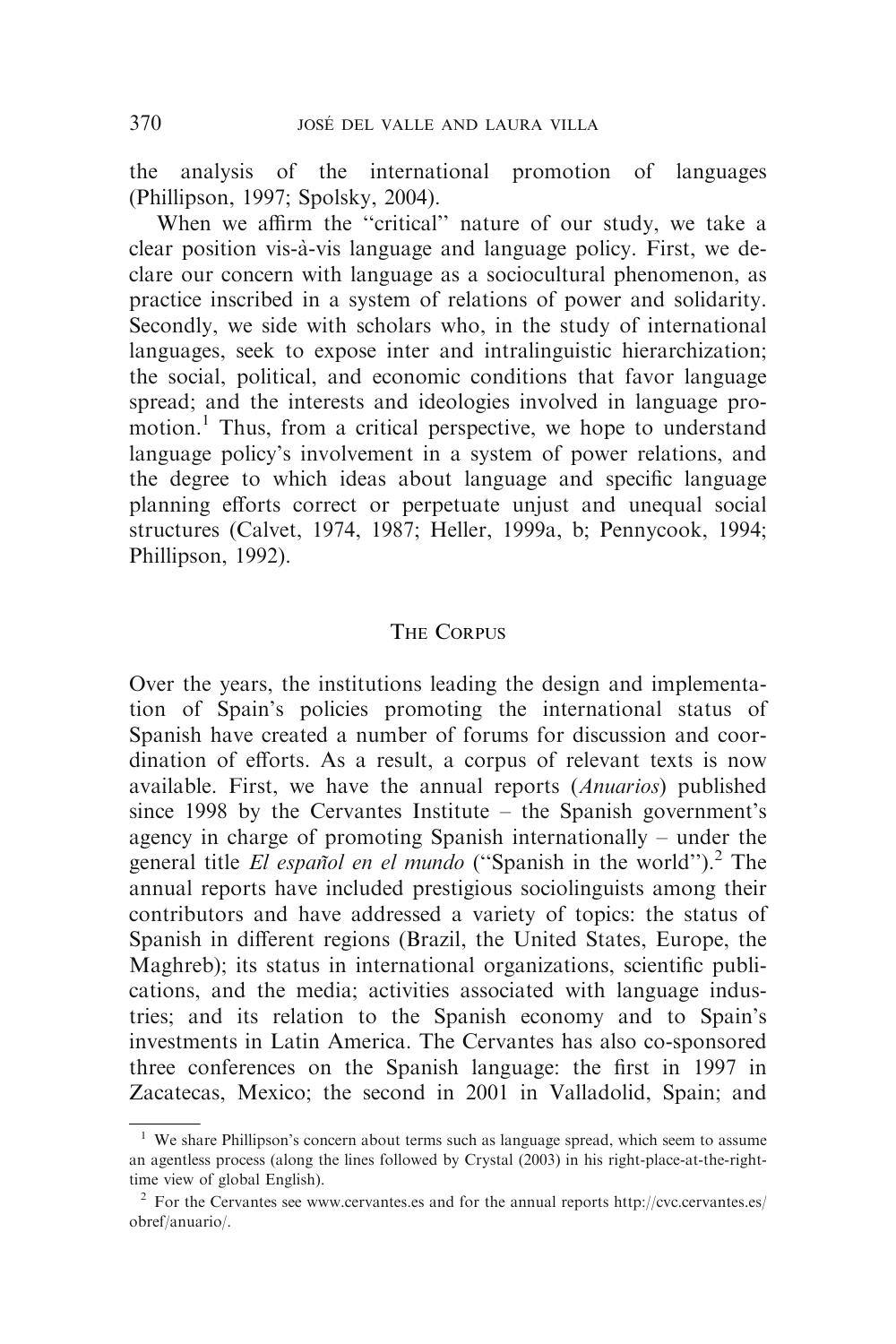the third in 2004 in Rosario, Argentina. For the present study we selected the Valladolid proceedings since they contain the greatest number of essays relevant to our topic. Finally we combed the digital edition of the Madrid daily  $EL$   $PA$  IS from 1999 to September 2005. This provided us with a more complete and accurate description of the policies under study, with valuable information on these policies' repercussions in the media and, consequently, on the operations of one of the most important instruments for the creation of public opinion on language (see Blommaert & Verschueren, 1998 for a similar methodology).

## THE CONTEXTS

In order to fully understand the motivations and consequences of the policies promoting Spanish in Brazil, we must take into account a number of relevant contexts.

First, we must consider the perspective provided by all of Spain's contemporary language policies, that is, those designed by autonomous communities such as the Basque Country, Catalonia, and Galicia, and those designed by the central government on behalf of Spanish. What are the goals and strategies of these policy-making agencies and how do they relate to one another? (del Valle, 2005; Mar-Molinero, 2000; Sánchez & Dueñas, 2002).

The second relevant perspective is provided by Brazil itself and its efforts (or lack thereof) to manage Portuguese, as well as immigrant and indigenous languages. What is Brazil's linguistic ecology, what role does the educational system play in the production and reproduction of language ideologies, and what can the impact of the promotion of Spanish be? (Bagno, 2003; Bortoni-Ricardo, 2005; Faraco, 2001)<sup>3</sup>.

The third context is provided by processes of language spread and policies that promote the international dominance of certain languages. Why and how do languages spread? To what extent is the spread of English, French, Portuguese, or Spanish comparable? And similarly, how is their international promotion related? What are the differences and similarities among institutions such as the British Council, the Alliance Française, the Instituto Camões, and the Cervantes?

<sup>&</sup>lt;sup>3</sup> See also a collection of essays edited by Gilvan Müller de Oliveira and Klaus Zimmermann in 2004 for Revista Internacional de Lingüística Iberoamericana, RILI II, 1(3):9-162.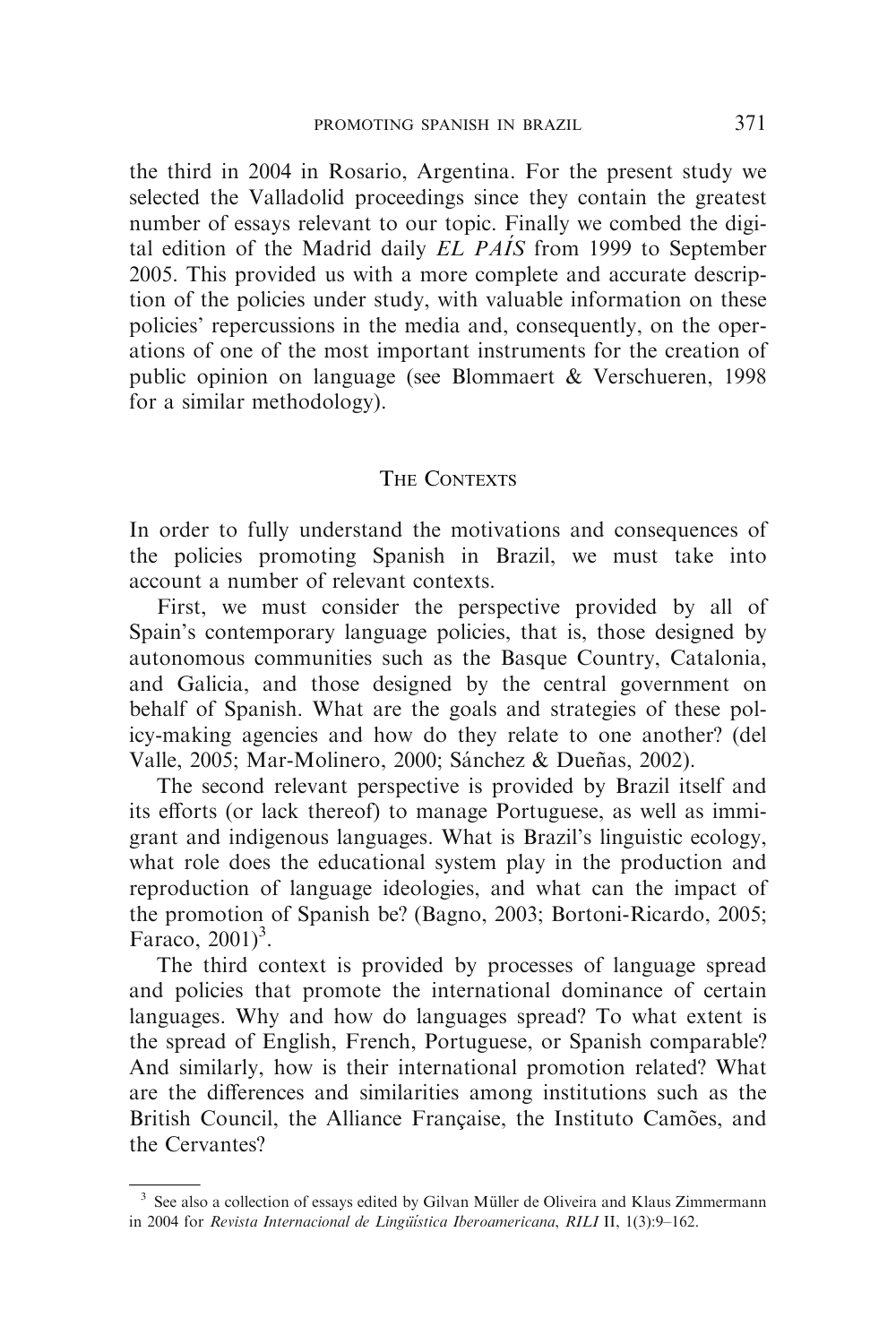Naturally, the present study, which focuses on the analysis of Spain's language policies in Brazil, cannot address all of the issues raised by such a vast research program. We are aware that a better understanding of the issues we touch upon will require the pursuit of topics such as the policies that countries like Argentina, Costa Rica, Paraguay, Uruguay, or Venezuela may be implementing, the role of regional rivalries and alliances in attitudes towards Spanish varieties, and, of course, policies and attitudes surrounding the promotion of Spanish in Brazil from Brazil's internal perspective. However, although we acknowledge the limits of our scope and perspective, we hope to unveil what the overall objectives of Spain's language policy are and how they manifest themselves in the promotion of Spanish in Brazil, to assess how such policy may impact Brazil's linguistic ecology, and to discuss how it may relate to, and even lead us to fine-tune, theoretical concepts such as linguistic imperialism (Phillipson, 1992) or *linguistic commodification* (Heller, 1999a, b).

## Spain's Language Policies

After General Franco's death in 1975 and the approval of a new Constitution in 1978, Spain was divided into autonomous communities, several of which became officially bilingual. In that context, a series of policies were designed to standardize Basque, Catalan, and Galician and to restore their usage to all domains. These efforts have received abundant attention both from professional linguists and the media due not only to their intrinsic interest, but also to their complex involvement in Spain's controversial national question and territorial politics (Mar-Molinero, 2000; Ridruejo, 2004; Turell, 2001).

Beginning in the early nineties, a new set of language management measures, now in support of Spanish, were adopted by the central government. The aim was to develop a language policy that matched the cultural, political, and social needs of a ''new'' Spain that, after joining NATO and the EU and giving birth to several transnational corporations, saw itself as an important international player. Corpus planning remained in the hands of the RAE, the institution created in 1713 after the model of the French Academy. The RAE's recent activity has been intense: it has updated the old codification and elaboration projects (i.e. the new editions of the Diccionario, Ortografía, and Gramática) and initiated new ones (e.g. the Diccionario Panhispánico de Dudas). New status planning efforts were also launched with two principal objectives: to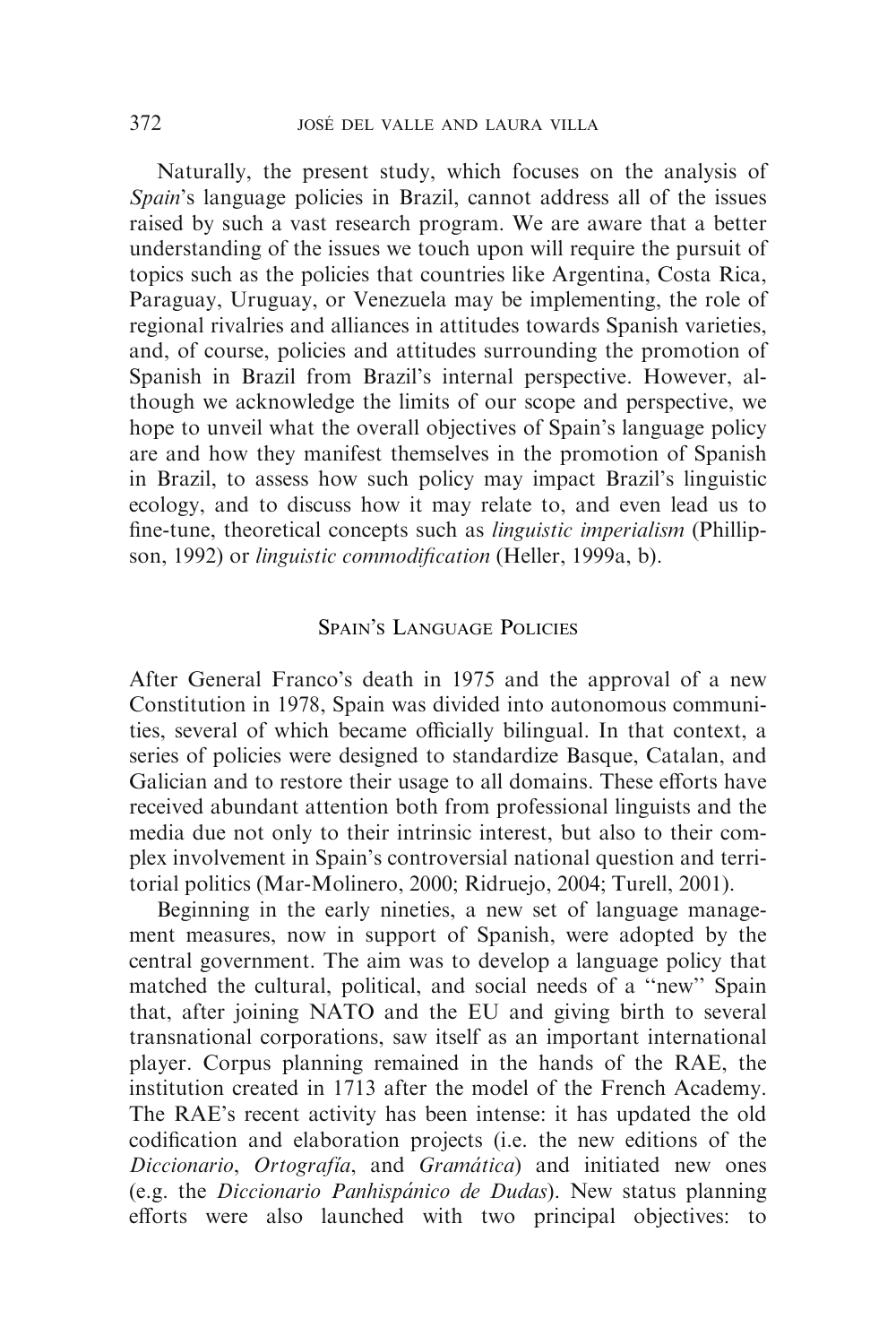strengthen the unity of Spanish and to promote it internationally. The first of these goals was mainly pursued through the renovation and modernization of the RAE. This institution, historically associated with archaic purism and Eurocentric Hispanism, has made considerable efforts to project an image of modernity and commitment to pan-Hispanic brotherhood: it has modernized both its infrastructures, declared an open attitude towards actual usage and variation, and, especially, committed to a permanent and close collaboration with the Association of Academies of the Spanish Language, $4$  which brings together Spanish language agencies from all Spanish-speaking countries.<sup>5</sup>

In 1991, the Spanish government created the Cervantes Institute in order to provide leadership in the international promotion of the language. It was originally created under the umbrella of the Ministry of Foreign Affairs and is currently also under the oversight of the Ministry of Culture. This institution has done its part to give Spain and Spanish an image of modernity through language teaching and the organization of cultural activities in the countries where it has established a presence: ''The Cervantes Institute is a public institution created by Spain in 1991 in order to promote and teach Spanish and to spread Spanish and Spanish American culture" (all translations are ours).<sup> $\hat{6}$ </sup> As we can see, the Institute assists the RAE in reinforcing pan-Hispanic unity by committing to the promotion of cultural productions from both sides of the Atlantic.

In recent years, one of the RAE's and the Institute' main concerns has been to provide the Spanish language with a public image that would smooth the progress of its acceptance as Spain's common language – against the constant questioning of its status by Basque, Catalan, and Galician nationalists – and as a prestigious international language – that chases the all-powerful English and challenges the international prominence of old prestigious tongues such as French or German. This image has been built around four notions (del Valle, 2005):<sup>7</sup> first, Spanish is a language of encounter, that is, an instrument for the expression of multiple cultures and a symbol of the spirit of democratic harmony; second, Spanish is not only an

<sup>4</sup> For information see www.rae.es.

<sup>&</sup>lt;sup>5</sup> Efforts to consolidate the pan-Hispanic community are to be understood in the context of the complex and tense post-colonial relations between Spain and its former colonies (del Valle & Gabriel-Stheeman, 2002).

<sup>6</sup> http://www.cervantes.es/seg\_nivel/institucion/Marcos\_institucion\_principal.jsp

<sup>7</sup> Many similarities can be found between this image and the views under which the spread of English is seen as ''natural, neutral and beneficial'' (Pennycook, 1994: 7–11).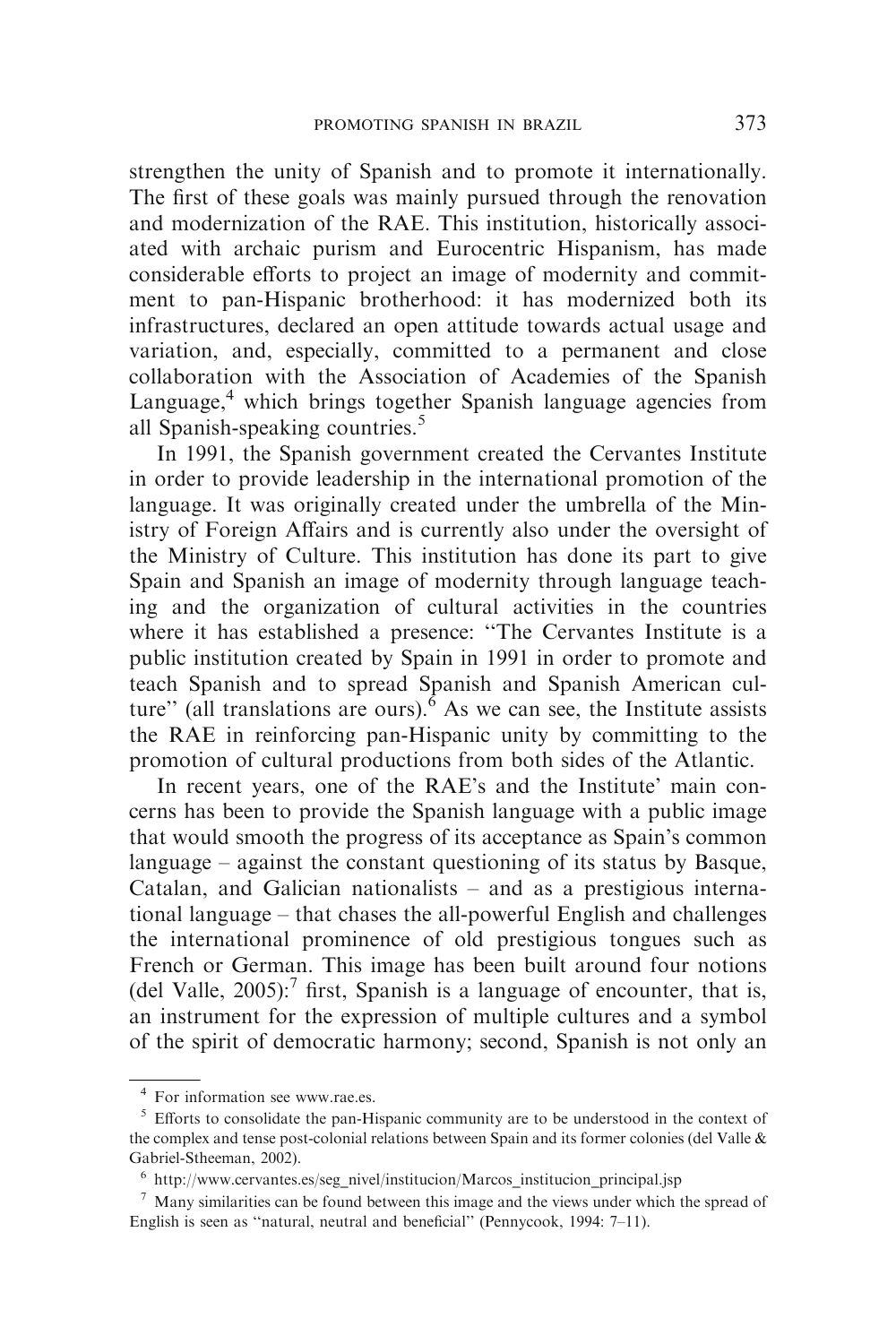international but also a global language; third, its status as the common language of many nations renders it a symbol of universalism that overpowers the dangers of ethnic and national loyalties; $^8$  and finally, Spanish is a useful and profitable language, and knowledge of it may constitute a valuable economic asset for those who possess it:

A commitment to Spanish as a language for the future, as a vehicle for the progress and well-being of societies in the years to come, is not simply the result of cultural arguments: it has a strong economic base too (García Delgado, 2001).

## Spanish as Commodity

There is plenty of evidence in our corpus of the priority given by Spain's language policy agencies to the promotion of Spanish as a valuable language and the organization of a business sector around this commodity. In 1996, for example, the ''Association for the Advancement of Spanish as an Economic Resource'' was created in Spain. In 2001, the Cervantes Institute's annual report devoted several articles to the subject and the Second Conference on the Spanish Language, held in Valladolid, included a section entitled ''The economic value of Spanish''. One of the plenary lectures, ''The economic potential of Spanish,'' was delivered by Enrique V. Iglesias, at the time President of the Interamerican Development Bank in Washington, D.C. In 2004, Juan Ramón Lodares, Professor at the Autónoma University of Madrid, published in EL PAIS an article entitled "Español S.A." ("Spanish, Inc."), in which he stated:

You won't be surprised if I tell you that tourism is one of our main industries. But, can you guess what other sector in Spain produces a similar percentage of wealth? Our common language. Yes, that's right, the Spanish language. It isn't difficult to understand why: language is an apparently immaterial resource, however, there is no economic or business activity in which language is not involved ... In sum, an interesting product associated with that precise brand and with that precise image: Spanish (EL PAÍS, 19 July 2004).

The analysis of the texts selected for our study reveals that the goals and strategies proposed are indeed the result of economic motivations and follow a fundamentally business logic. The exploitation of the economic weight of Spanish is planned around two main projects: first, the development of a linguistic industry

<sup>8</sup> While in these discourses the Spanish language is presented as diametrically opposed to nationalism, del Valle (2005) argues that in the construction of the pan-Hispanic community the conceptual structure of linguistic nationalism is still used as a foundation.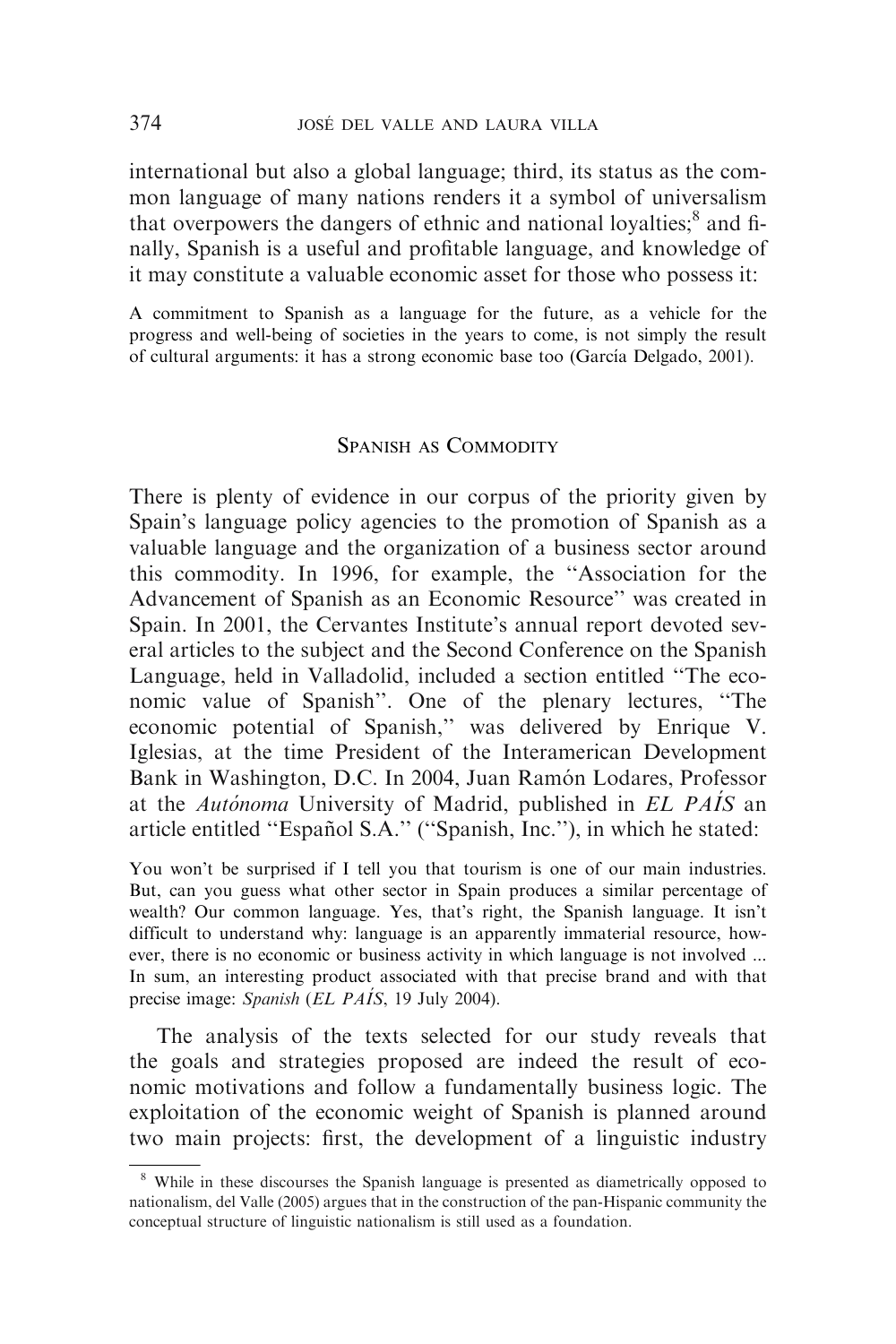devoted to teaching and promoting Spanish as a foreign language (ELE, acronym for "Español como Lengua Extranjera") and to stimulating interest in its study taking full advantage of the conditions that may favor its spread in each region (for example, the growing Hispanic population in the U.S. or the signing of Mercosur in Brazil). Second, it is hoped that the popularity of Spanish will translate into an increase in the consumption of cultural products in which Spanish is used (e.g. film, literature, music).

These two projects were clearly described in the Valladolid conference. First, teaching as business:

One of the first and most immediate economic dimensions of language has to do with teaching as a business activity, an area that lends itself to entrepreneurial initiatives (García Delgado & Alonso, 2001).

And second, culture as market:

We must also consider the possibilities associated with the commercialization of products that depend centrally on language ... such as literature, music, theater, or film (ibid.).

Oscar Berdugo, founder in 1996 of the Association for the Advancement of Spanish as an Economic Resource, described his goals in similar terms. The creation of a linguistic industry should produce ''a complex cultural symbol that ... would facilitate the penetration of those markets by various services and products under the umbrella of that generic brand called 'Spanish' or 'things Spanish'''. The business and advertising potential of the language had been noticed a few years earlier by Fernando Rodríguez Lafuente, Director of the Cervantes between 1999 and 2001: ''Brazil has a population of 165 million; of which 50 million are students. Approximately 200,000 Spanish teachers will need to be trained. This will be followed by the book, film, and music industries" (qtd. in  $EL$  PAIS, 4 October 99).

#### The Linguistic Impact of Liberalization and Mercosur

As Rodríguez Lafuente indicated, one of the markets penetrated by the spearhead of language is precisely Brazil. The interest of Spain's language policy agencies in this country is to be understood against the backdrop provided by Spain's economic growth in the late eighties, the liberalization of Latin American economies in the nineties, and the consequent arrival of transnational corporations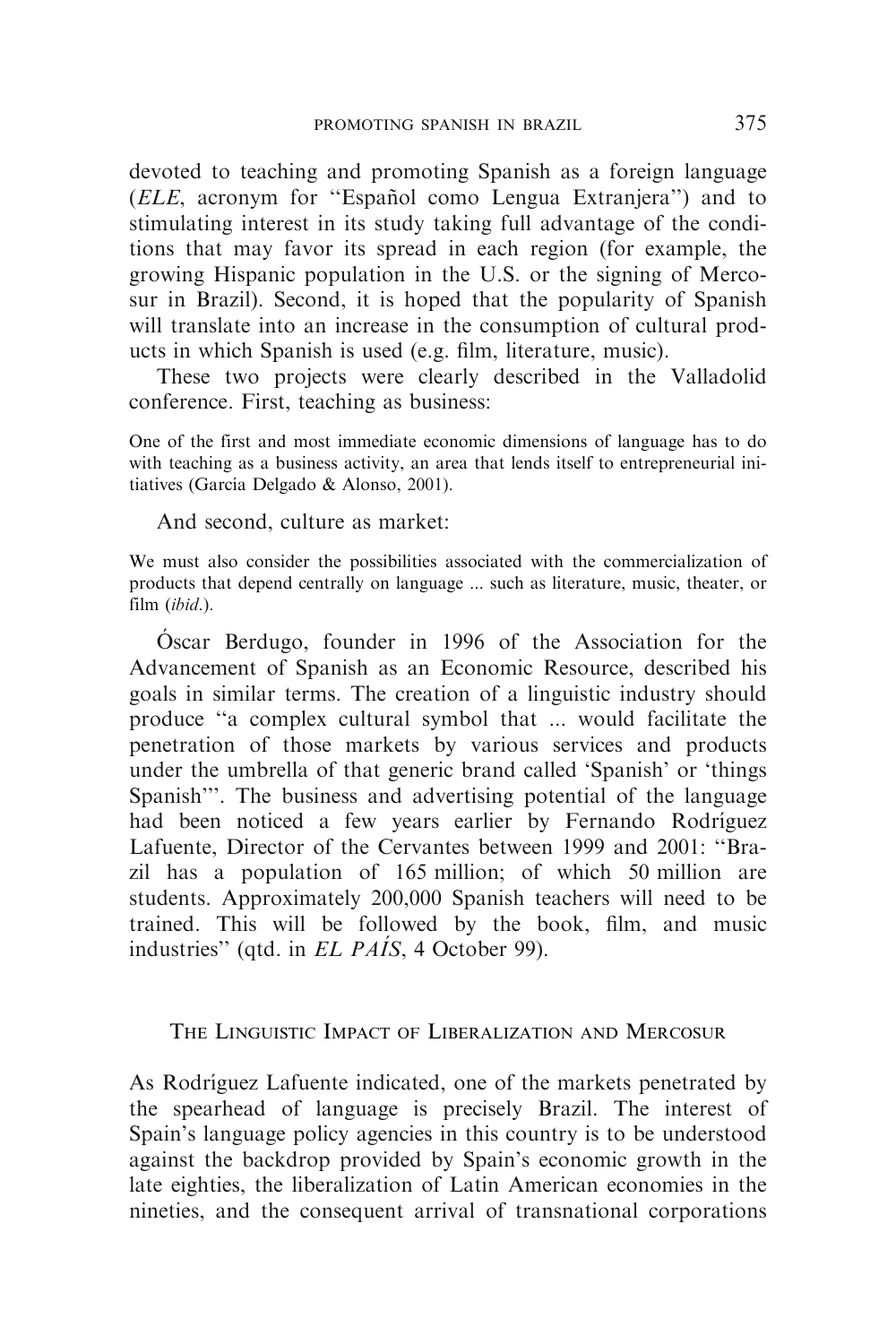(including many originating in Spain) in a continent that was now open to international investment (Bonet & de Gregorio, 1999).

In such circumstances, the predisposition of Iberian capital to cross the Atlantic coincided with (we will return to this ''coincidence'') an increased interest in Spanish within Brazil itself. The arrival of Spanish capital seems to have been one of the factors that encouraged Brazilians to learn Spanish:<sup>9</sup>

Today, companies such as Endesa, BBVA, Iberdrola, BSCH, Unión Fenosa, Telefónica, Dragados, ThyssenKrupp, Repsol and many other smaller ones, are creating an immense amount of jobs in Brazil, and the arrival of business executives and managers [from Spain] has made learning the language unavoidable (Avogadro, 2001).

Another major factor in the popularity of Spanish was the creation of the South American Common Market (Mercosur) and the cultural and economic opportunities that it provided for many Brazilians. The Treaty of Asuncion, signed in 1991 by Argentina, Brazil, Paraguay, and Uruguay, was created to promote free trade within the region and confirmed its own continent as the main front in Brazil's foreign policy: ''The priority in Brazil's foreign policy is South America" (President Luiz Inácio Lula da Silva qtd. in  $EL$  PAIS, 24 February 2003).

## The Bill: PL 3987/2000

In the Treaty of Asunción, the signing countries declared both Spanish and Portuguese official in institutional contexts within the region (Chapter II, Article 17). As we just saw, Mercosur produced an auspicious climate for Spanish in Brazil, so auspicious that the government of Itamar Franco developed a project to enhance its presence in the educational system. In 1993, the government presented a bill that made Spanish mandatory in Brazilian education. Pressure from countries promoting other languages and the possible unconstitutionality of certain aspects of the bill forced the government to modify the proposal: students would not be forced to study Spanish but it would be compulsory for schools to offer it. A new reform reduced the scope of the law, which would now apply only to secondary and the last stages of elementary education. The bill (PL 3987/2000) was finally passed by Congress, approved by the Senate,

<sup>9</sup> Along with the advertising potential of the Barcelona Olympics and Seville's World Exhibition in 1992, and Paulo Coelho's successful book O Diário de um Mago.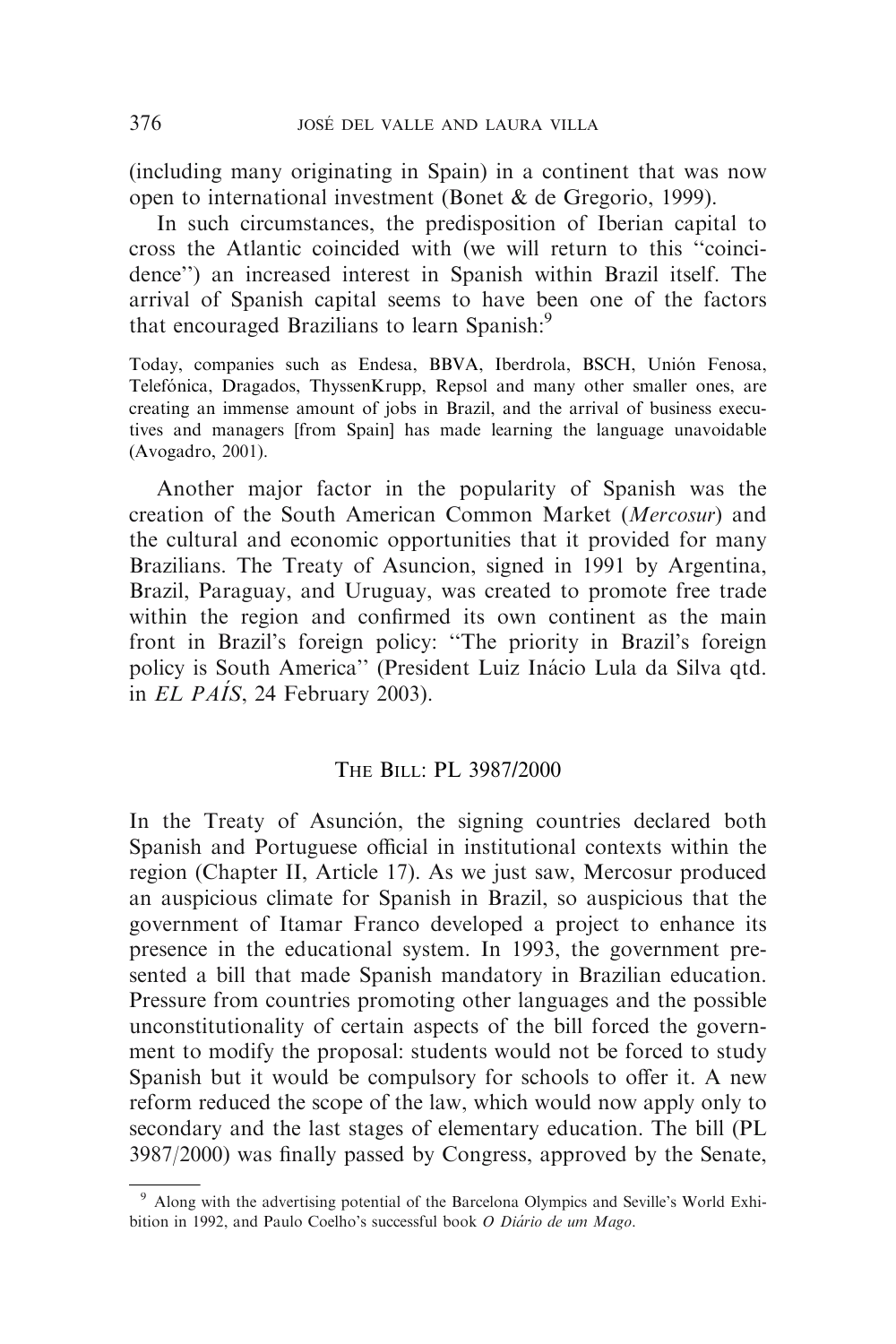and signed by the president on 5 August 2005 (Lei 11.161).<sup>10</sup> As we finish this article, negotiations with Spain continue: ''Debt with Spain may be forgiven in exchange for teacher training.''<sup>11</sup>

## THE PROMOTION OF SPANISH IN BRAZIL: A VIEW FROM SPAIN

The Spanish monarchs' trip to Brazil happened at a time when the largest and most highly populated country in Latin America ... is undergoing a process of modernization. The recovery requires more foreign, national, and private investments. The presence of the monarchs strengthened the growing cultural and business bonds with a country of continental dimensions that has already become the eighth economy in the world ... In the last three years, Brazil has become Spain's largest business partner in Latin America, and in the last two cycles direct Spanish investment has reached more than \$10 billion. In a short period of time, Spain has become the second investor in Brazil, after the U.S.A.: some Spanish multinationals are investment leaders in sectors such as telecommunications, banking, and electricity, and the prospects are growing as a result of the privatization of public companies (*EL PAÍS*, 14 July 2000)

In this newspaper editorial, the trip was set against the backdrop of Brazil's strategic value for Spain's multinational corporations. It had been designed as a contribution to the linguistic campaign whose goal was to earn the sympathy of Brazilian legislators, who, precisely in those days, were debating PL 3987/2000: ''The Monarchs Travel to Brazil in Order to Support the Teaching of Spanish in Schools" (EL PAIS,  $10/7/2000$ ) (see also Bugel, 2004, 2005).The Royal trip took place in the midst of an intense diplomatic battle in which, according to EL PAIS, the British, French, and Italians desperately tried to stop the legislation:

Lira, who openly acknowledges having been pressured to reject the legislation by the Italian, the French, and the British, has presented the commission with a very negative report ( $EL$  PAIS, 18 June 2000).

Of course, a lot was at stake:

the repercussions for Spain are gigantic. Not only for Spanish companies already established in Brazil such as *Telefónica*,  $BBVA$ , or *Repsol*, but also and especially for publishers, writers, and for the cultural world in general (ibid.).

And naturally, Spain did not remain passive in the face of such opposition. Instead, they engaged the elite diplomatic units, namely, the King and Queen, as we just saw, and the Minister of Culture:

<sup>&</sup>lt;sup>10</sup> For the text of the Law see http://www.presidencia.gov.br/ccivil 03/ Ato2004–2006/2005/ Lei/L11161.htm.

<sup>11</sup> More information on the topic can be found at http://portal.mec.gov.br/ index.php?option=content&task=view&id=2431&FlagNoticias=1&Itemid=2554.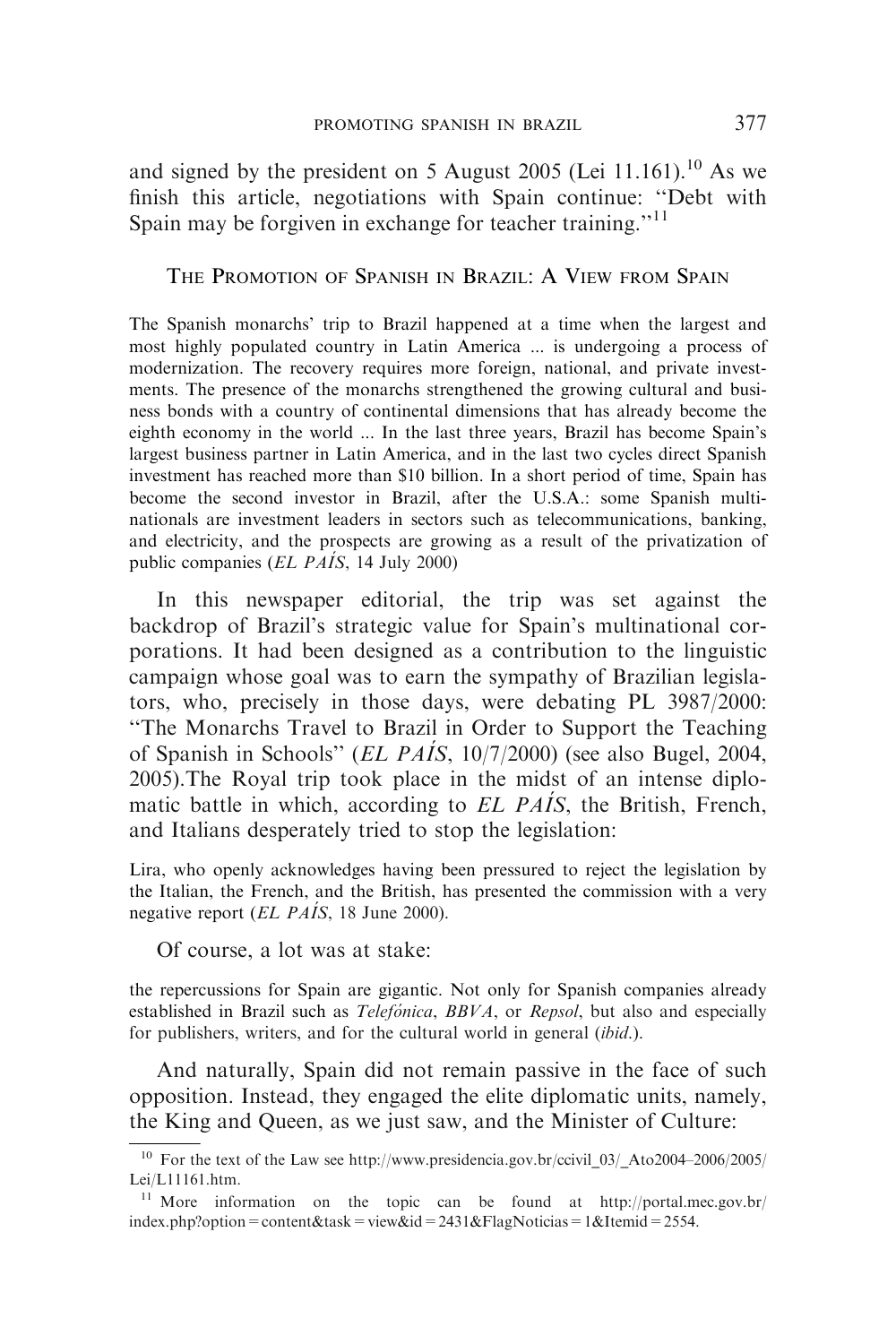In fact, Spain has made some diplomatic efforts to push for the law's approval. It is in this context, for example, that we should see Mariano Rajoy's trip to Brazil last year; Rajoy, Minister of Culture at the time, was reassured by President Fernando Henrique Cardoso that the law would be passed. And just last Wednesday Cardoso received the Prince of Asturias Prize for Cooperation as a recognition of his work for ''strengthening democratic values'' and also for his support ''for the Spanish language in Brazil'' (ibid.).

And the Spanish campaign did in fact try to take full advantage of the awarding of the Prize to Cardoso:

As a first step, the vote has been postponed until November so that there is time to change the position of the Ministry of Education and give the Brazilian President the Prince of Asturias Prize for Cooperation ... The Spanish Embassy managed to postpone it until August so that it wouldn't coincide with the Monarchs' visit. It was hoped that the Monarchs could influence Cardoso (9 August 2000).

The efforts were not in vain, and, as we saw, the law was passed on 5 August 2005.

The complex history of PL 3987/2000 shows how closely related politics and language policy can be, and confirms the strategic value of language for the Spanish government.  $EL$   $PA$  $IS$ 's coverage of the subject bears witness to its tactical importance. The large number of articles devoted to the topic insistently emphasize the popularity of Spanish: Brazilian students are quoted affirming its usefulness and so are teachers who declare and justify their support for Spanish. There are times when the linguistic bonanza unleashes the patriotic enthusiasm of journalists: falling prey to rhetorical overkill, they reveal the emotions and fantasies awakened by the renewed Spanish expansion in America: ''Spanish Conquers Brazil''  $(EL\ PAÍS, 8$  May 2000).

In addition to rousing us with effusive headlines, these articles carefully inform their readers of the implementation problems associated with the ''Spanish'' bill. They focus on the scarcity of teaching materials and the shortage of well trained staff – problems that were pointed out by the law's opponents.

It was acknowledged that the estimated need for 200,000 Spanish teachers and adequate teaching materials would pose a challenge to Brazilian authorities once the proposal was made into law, but the press also saw Brazil's need as an unquestionable opportunity for the language industry created around ELE. Francisco Moreno (Director of the Institute's office in São Paulo for many years) put it in the following terms: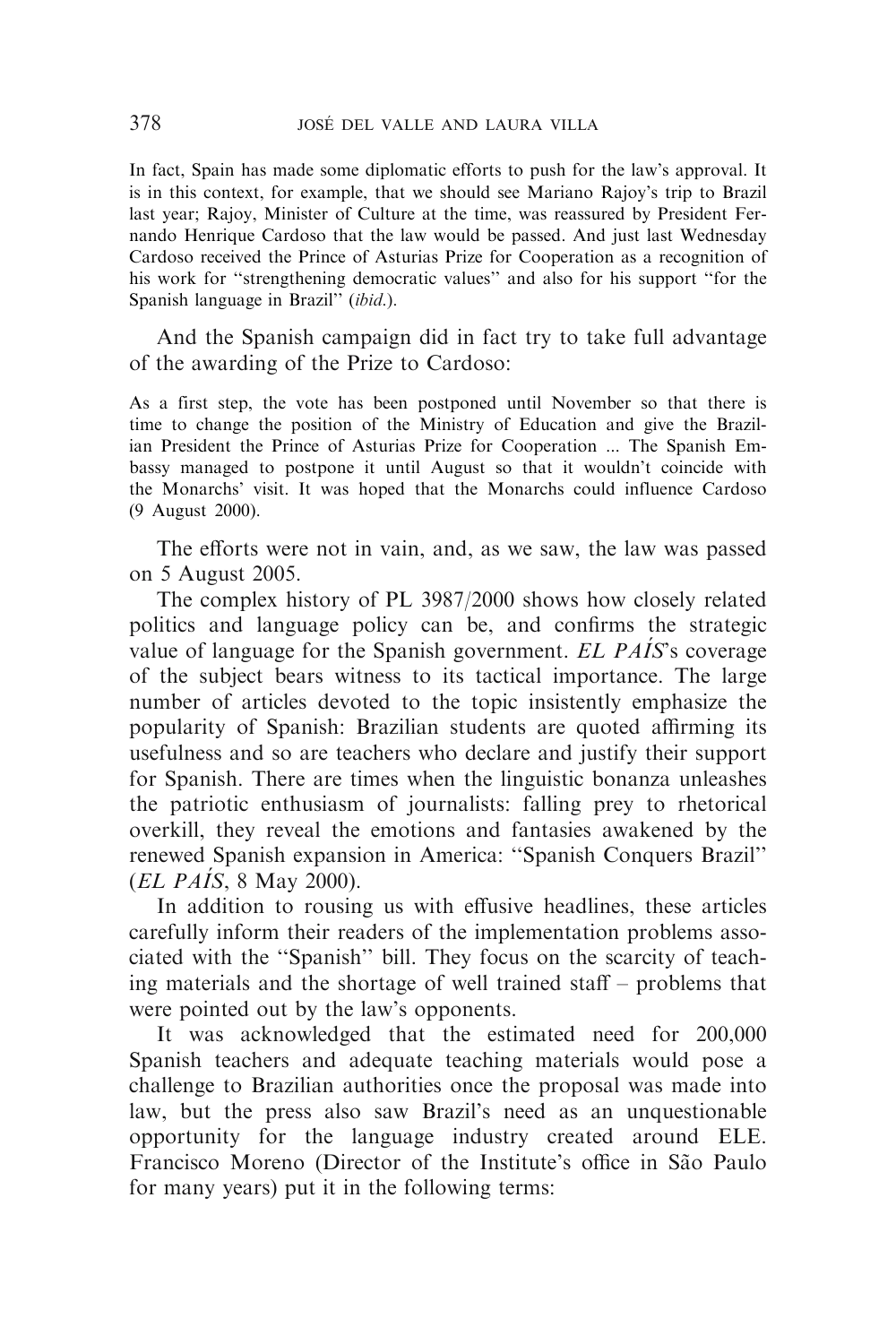the need for the acceleration of Spanish language teachers training is obvious. In this context, the recent inauguration of the Cervantes' Teacher Training Center in Brazil can be considered timely ... all industries related to the Spanish language could experience significant growth, especially the publishing industry: without a doubt, many Spanish, Argentinean, and of course Brazilian publishers could realize significant profits ... Brazilians' increased familiarity with the Spanish-speaking world will open the doors for numerous companies, Spanish ones for example, which may find a fantastic market in a country that wants to grow and modernize immediately (Moreno, 2000, emphasis added).

This new professional opportunity must have generated a great deal of enthusiasm among Spain's college students in the humanities (many of them unemployed). One can imagine a similarly enthusiastic response among Argentineans, Uruguayans, Paraguayans, or, for that matter, Brazilians who might want to acquire the necessary preparation and pursue a career teaching ELE. Faced with this potential clientele, Spain's language policy agencies have tried to take positions in order to control teacher training and become the main administrators of linguistic competence certification:

Since 1998 and without subtracting anything from the universities's irreplaceable role, Spanish teacher training has become a new source of activity in São Paulo's Cervantes Institute (ibid.).

They are also interested in promoting the DELE certificate, ''official title that certifies the degree of competence and control of the Spanish language and is granted by the Cervantes Institute on behalf of Spain's Ministry of Education and Science."<sup>12</sup> It is important to keep in mind that in 1996, the Brazilian Ministry of Education

accepted, for those who have a high school diploma and a DELE Advanced accreditation, the possibility of being certified to teach Spanish in primary and secondary education (ibid.).

Moreno, in the conclusions to his report, offered some recommendations to the Brazilian government:

faced with the need to train new teachers, Brazil's Ministry of Education should keep in mind that Law 9394/96, Guidelines and Principles for National Education, could allow universities to recognize the Advanced DELE so that college graduates, with appropriate pedagogical qualifications, could be certified to teach Spanish at the primary level. ... Similarly, it would be important for Brazil's government to ease the legal requirements so that well trained and properly qualified Spanish teachers could come into the country in order to compensate for the current lack of teachers. And it would also be important that Brazil recognize teacher training

<sup>12</sup> http://cvc.cervantes.es/aula/dele.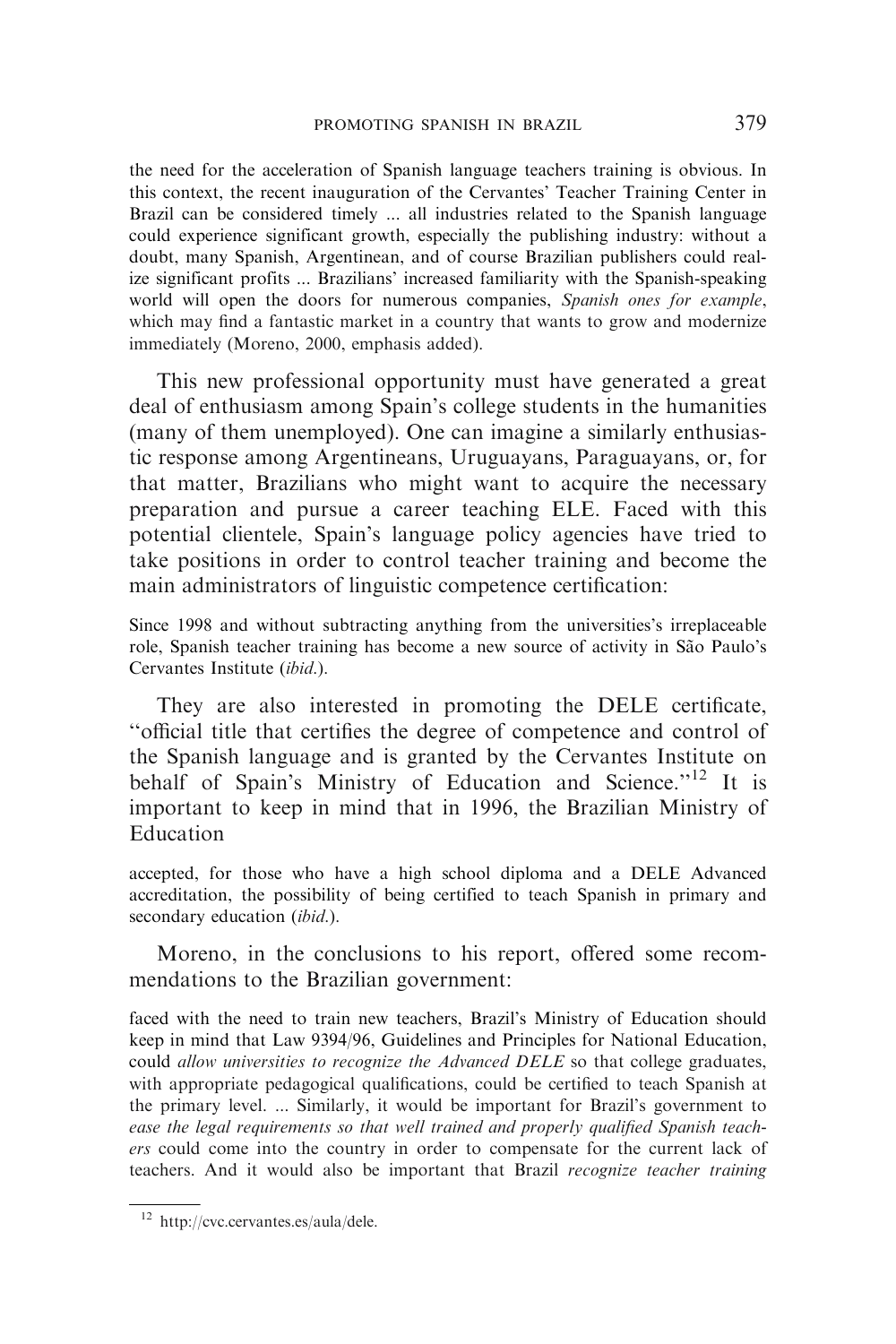graduate programs from Spanish universities, where many Brazilians are currently studying (ibid., emphasis added)

Another problem faced by Brazil's educational system is the lack of appropriate materials for teaching Spanish. As the Spanish press readily pointed out, this is also a great opportunity for Spain's ELE industry:

the availability in Brazil of  $EL$   $PAIS$ 's international edition has been very well received. Teaching materials are at the same time a challenge and a business opportunity for publishers (EL PAIS, 8 May 2000), the market of Spanish textbooks alone would entail more than 25,000 million pesetas ( $EL$   $PAIS$ , 18 June 2000).

The popularity of Spanish in Brazil and its spread as a foreign language in the educational system will play right into the hands of another important Spanish industrial sector: tourism. In fact, the Secretary General for Tourism, Juan José Güemes Barrios, was invited to the Valladolid conference, where he summarized the conclusions of a study on the subject  $(El$  turismo idiomático en España, Turespaña, Colección de Estudios de Productos Turísticos, Madrid, 2001) and the goals of the Plan for the Promotion of Linguistic and Cultural Tourism, both sponsored by his department. In his lecture he emphasized the common interests of language policies and tourism policies:

Linguistic tourism contributes to the fulfillment of some of the main goals of tourism policy, namely diversification, deseasonalization, and profitability. As we work to reach these tourism policy goals, we also contribute to the promotion of Spanish throughout the world, a fundamental language policy objective (Güemes Barrios, 2001).

Güemes Barrios also referred to the close collaboration between his department (which falls under the Ministry of Economy) and the Cervantes (which falls under Foreign Affairs and Culture):

Part V of the Plan contains, firstly, supply improvement measures that will be implemented jointly by the Ministries of Economy ..., Education, Culture, and Sports, and the Cervantes Institute ... In addition to improving our offerings, the Plan proposes promotion and support of commercialization measures, included in a marketing plan for linguistic tourism, that will be developed with help from the Foreign Trade Institute and the Cervantes Institute (ibid.).

Once again the language policy-business connection is clearly exposed. If Brazilians' contributions to Spain's linguistic tourism sector is still not great, it is expected to grow, especially after the successful endorsement of PL 3978/2000: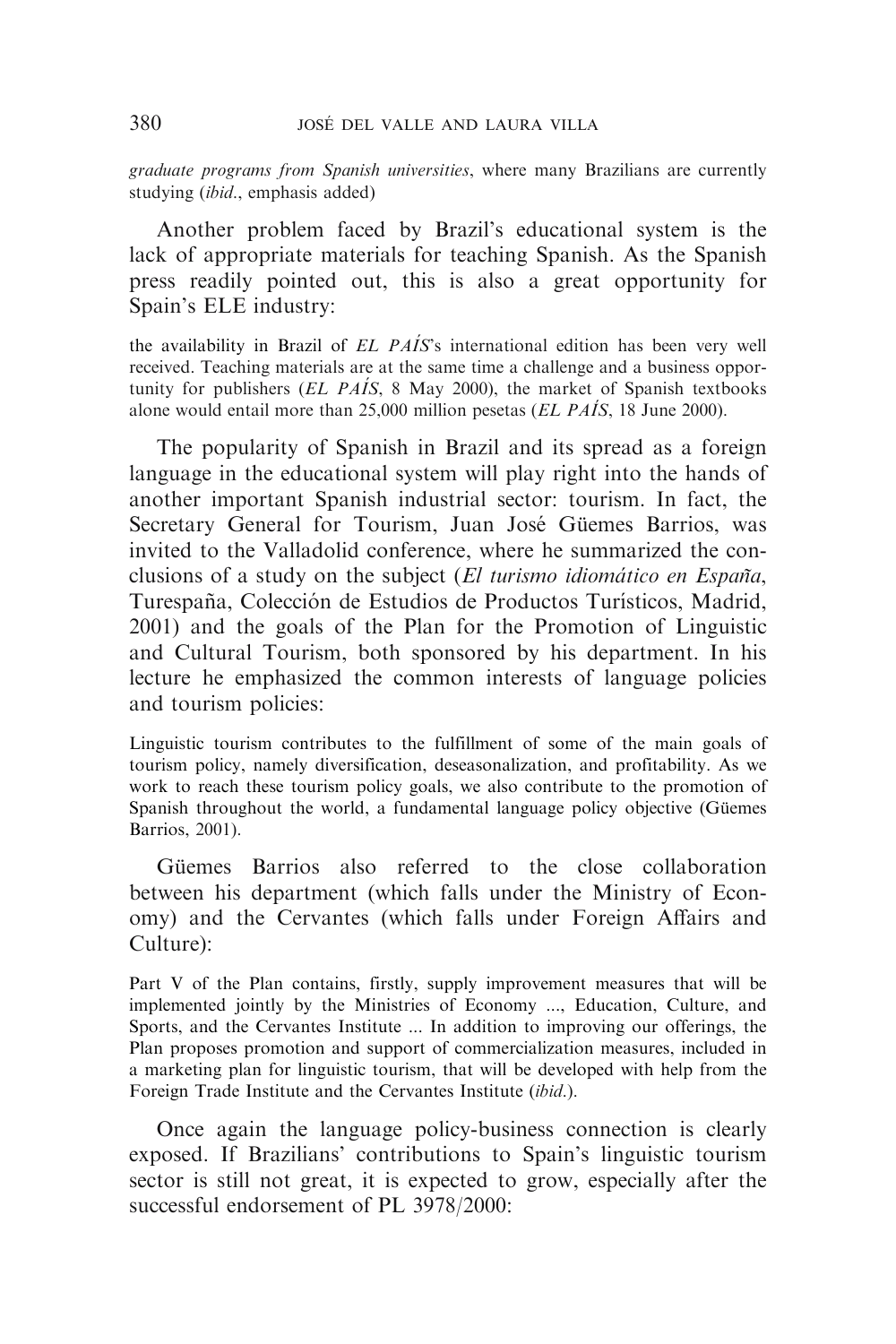in 1998 the number of Brazilians who studied abroad grew to 75,000, that is, a 25% increase in comparison to 1997. Of them, approximately  $4\%$  – some 2,400 students – chose Spain as their destination, mostly to learn Spanish. Travel to other Spanish-speaking countries that may be closer is however impaired by a more limited offer of language courses and, given the present conditions of Latin-American economies, by considerably higher prices (Moreno, 2000).

The last piece of information reminds us of another issue frequently mentioned by the agents and observers of Spain's language policy: the popularity of Spanish in Brazil is linked to a greater interest not only in the Hispanic world but also, and especially, in Spain. In fact, in our corpus we have identified a tension between, on the one hand, the will to present the spread of Spanish as a foreign language as beneficial for all Hispanic nations, and on the other, the (often enthusiastic) affirmation of Spain's obvious advantage in the competition with other Spanish-speaking countries. In his report, Moreno also mentioned some of Spain's advantages vis-a`-vis other Spanish-speaking countries, and explained Brazil's preference for Spain in the following terms:

In Brazil we can see an inclination toward Spanish things, including the European varieties of the language, that we don't find (at least not at the same level) toward Hispanic things associated with neighboring American countries. This is particularly evident in the case of Argentina: if, in this regard, geographic distance is an advantage for Spain, geographic proximity is a disadvantage for Argentina, due to its association with rivalries that go far beyond proximity in time or space (ibid.).

We have encountered numerous references to the popularity of "Spain", "Spanish things" or "Spanish culture," and some are direct and openly enthusiastic references to Brazil's preference for Spain:

The (Spanish) ambassador was impressed by the enthusiasm shown by Brazilian teachers toward the Spanish language. 'When I arrived in Brazil, I thought that there would be only one Spanish ambassador, but today I realize that there are more than 800, because every single one of you is an ambassador for Spain,' Cordech said to the participants for the enthusiasm they showed towards the Spanish language. Cordech underscored how important it is for Spain not to waste this historical opportunity which has emerged with the general excitement in Brazil towards Spanish and Spain's culture (EL PAÍS, 24 September 2001).

#### **SUMMARY**

In sum, from the foregoing data we conclude that Spain's language policy agents firmly believe that the establishment of business links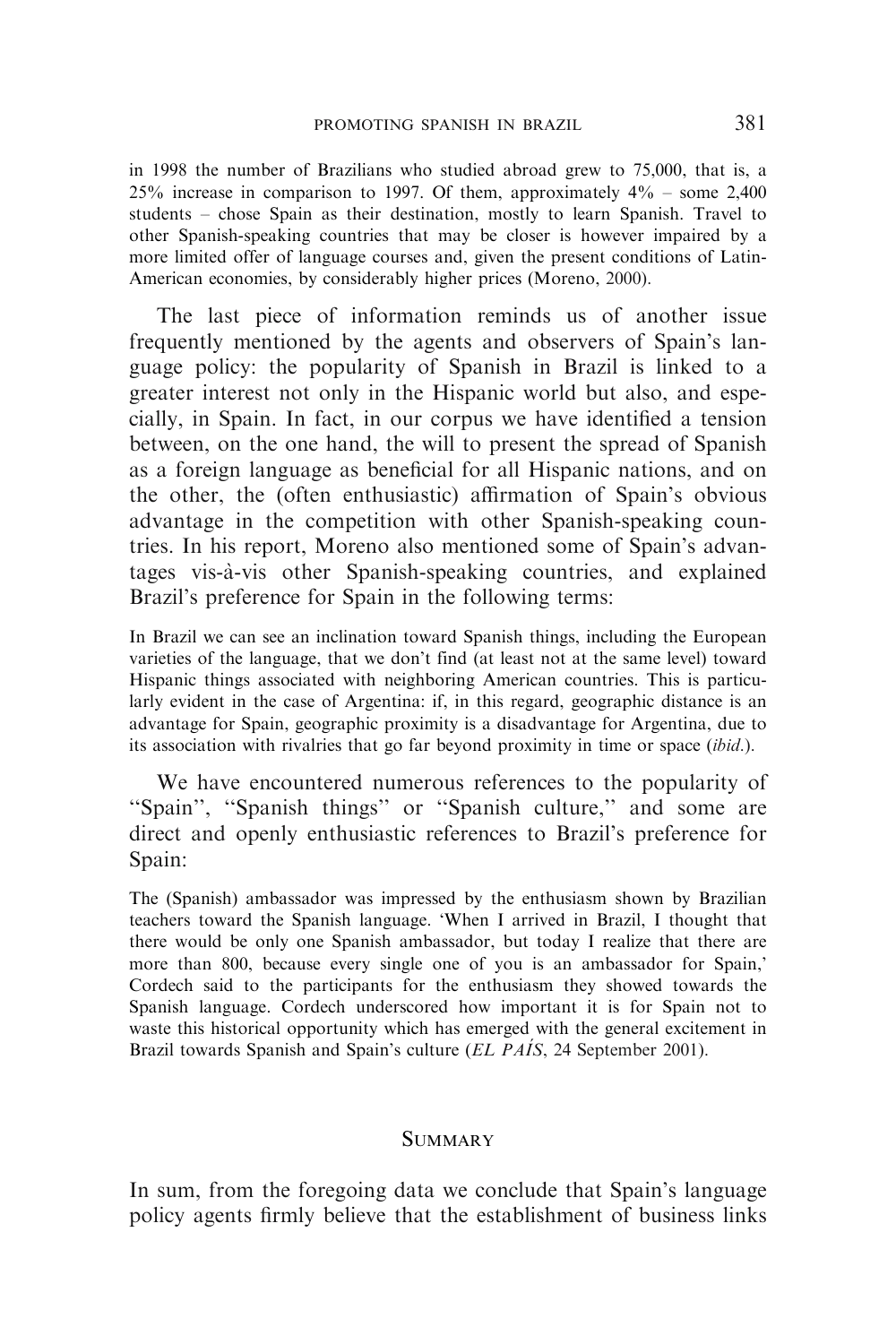between Spain and Brazil (that is, safeguarding Brazil's strategic value for Spain) must go hand in hand with tight and solid cultural bonds, and that an essential instrument for bringing the two countries together is language (that is, encouraging Brazilians to learn Spanish). Consequently, they design and implement language policies that will further fuel the existing popularity of Spanish and endorse diplomatic actions to support legislative initiatives favoring its presence as a mandatory foreign language in the educational system. The belief is that through Spanish as a foreign language the linguistic industry will prosper and Spain's image will improve. The popularity of everything Spanish and positive attitudes towards Spain will in turn stimulate the purchase of products associated with this country and will create a predisposition of tolerance toward the presence of Spanish corporations.

These policies are consistent with those of other countries that engage in the international promotion of their respective languages (Calvet, 1987; Pennycook, 1994, Phillipson, 1992; Wright, 2004). In all these cases, the goal is, on the one hand, to consolidate the power and influence of one or more central countries (such as France within la francophonie or the UK and the USA in the English-speaking world). In the Spanish-speaking world, this goal is pursued mainly by the RAE through the consolidation of the Association of Academies of the Spanish Language and the consequent legitimation of the Spanish institution's leadership role. On the other hand, the goal of these policies is to use the teaching of the language in other regions as a source of income, of course, but also as an instrument of cultural propaganda that supports the economic and political interests of the country or countries formulating the policy. In the Spanish-speaking world, this goal is pursued by private and public agents under the leadership of the Cervantes Institute.

## The Nature of the Spanish-Brazilian Fraternity

When dealing specifically with the promotion of Spanish in Brazil from a critical rather than descriptive perspective, we find it essential to call attention to certain aspects of these policies that may not be fully visible.

While declarations of friendship and the rhetoric of cooperation dominate public references to the interaction between these two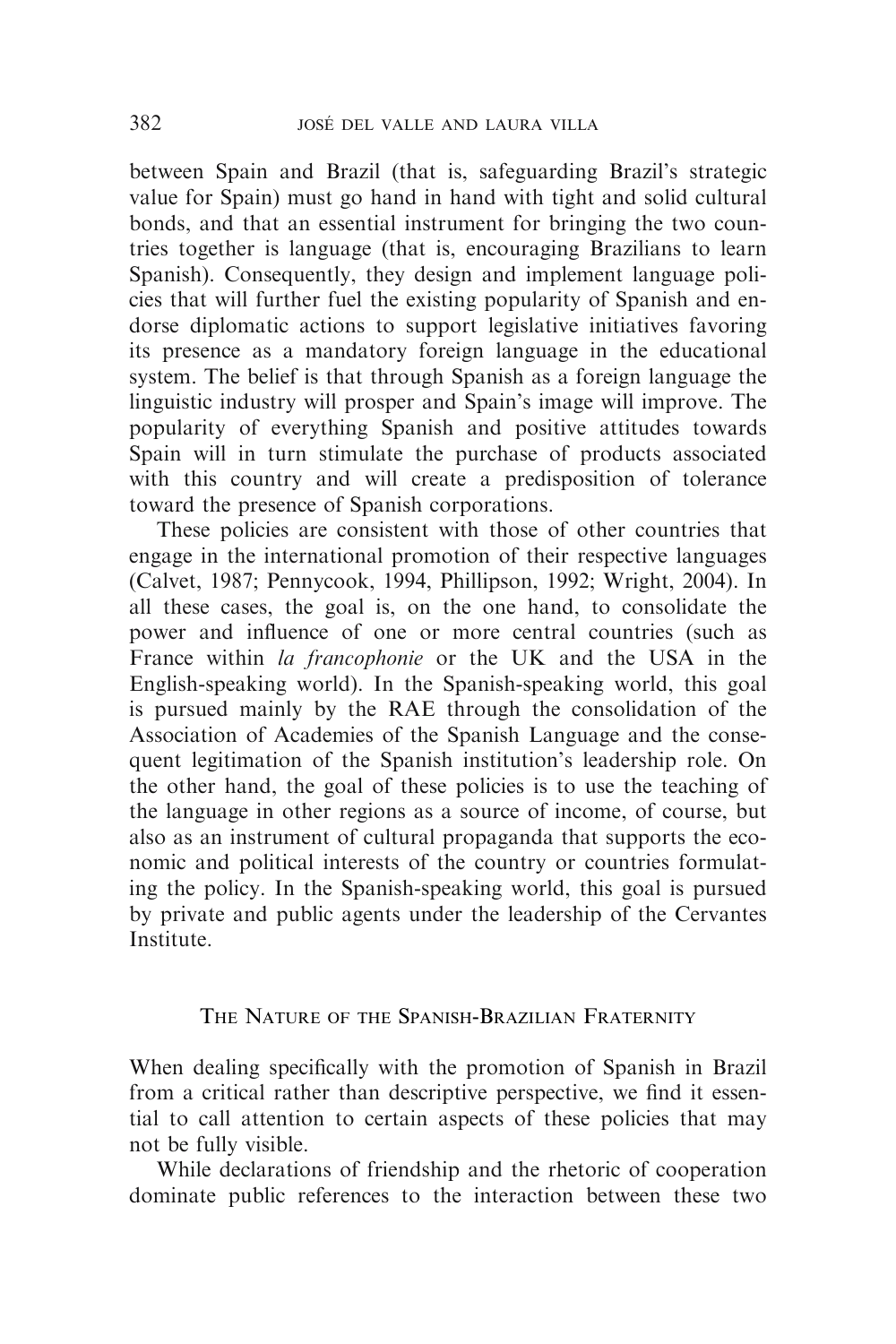countries, we must not lose sight of the fact that the point of departure is an unequal relationship. There are important inequalities between Spain and Brazil and some manifest themselves in the realm of language policy: for example, Brazil's interest in Spanish is not paralleled by a similar interest in Portuguese among Spaniards. In our corpus we found almost no references to the possible encouragement of the study of Portuguese in Spain. Such a policy could be justified on the basis of Portugal being Spain's closest neighbor and Brazil being a partner and friend whose culture, history and present reality should be more familiar to Spaniards. We have not found, however, any proposals for the promotion of Portuguese in Spain or any calls to develop a better understanding of Brazil's culture and history.<sup>13</sup> There is one notable exception, which, as usual, confirms the validity of the rule. Once Law 11.161 went into effect, the Brazilian government demanded that Spain and the rest of Spanish-speaking countries encourage the study of Portuguese. A year earlier, Tarso Genro, Brazil's Minister of Education, had already said: ''I think reciprocity is essential. In other words, Portuguese should become a second language in Spanishspeaking countries and Spanish in Portuguese-speaking ones" (EL PAIS, 7 June 2004). The editorial that addressed the issue a few weeks later agreed:

the Brazilian government has asked for reciprocity from its Spanish counterpart so that Portuguese can be promoted in Spain. Seems fair. As fair as providing the means for Lula to reach the goal of bringing Spanish teachers and study materials to all secondary level students ( $EL$   $PA$ IS 1 September 2004).

Yes, the response was favorable (''it seems fair''), but succinct; and immediately followed by a statement of the ''altruistic'' desire to help President Lula by providing teachers, training courses, materials, etc. Our ironic highlighting of ''altruistic'' is not meant to question the motives of many of those individuals who participate in the implementation of these policies, but rather to underscore the complex interplay of national interests and international networks of commerce and language policy projection: no matter how much the official rhetoric emphasizes cooperation and friendship between the two countries (and it most certainly does), the policy is designed to serve Spain's geopolitical needs and the ambitions of Spain-based transnational corporations.

<sup>&</sup>lt;sup>13</sup> The extent to which this may indeed be happening within Mercosur is worthy of investigation.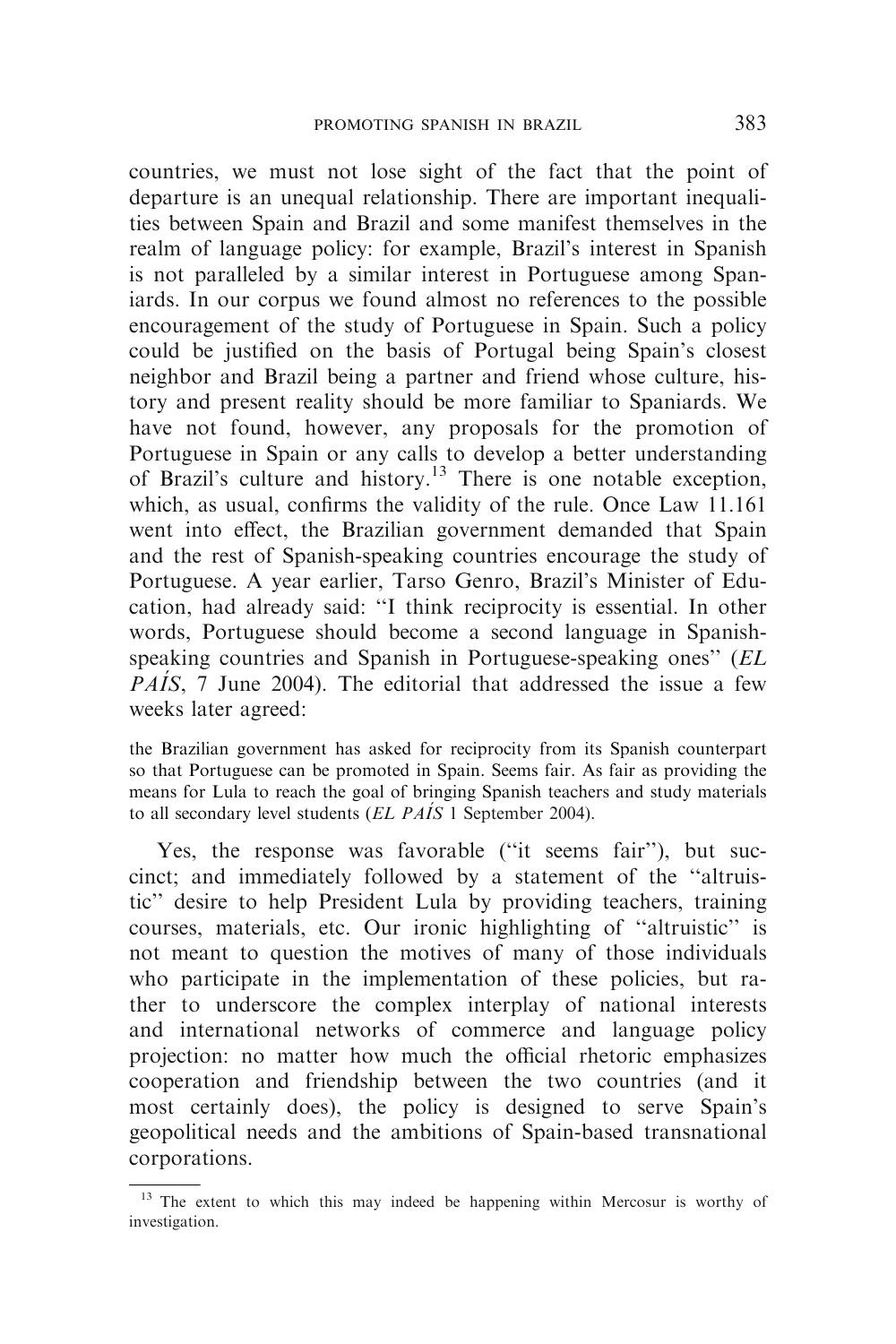## THE NATURE OF PAN-HISPANIC FRATERNITY

A second and important inequality is found in the relationship between Spain and other Spanish-speaking countries. Irala (2004) pointed out how paradoxical Spain's protagonism was in the diplomatic brawl surrounding PL 3987/2000:

Since Brazil is the reference point, it is at the very least contradictory that Spain should be the most interested country in making Spanish mandatory, since in that sense, the countries most involved and interested in the issue should have been the regional block members (Irala, 2004: 115).

As we noted above, the promoters of Spanish are acutely aware that Mercosur was the key that opened the doors to Brazil's linguistic market, a market in which Spanish-speaking Latin-American countries are serious competitors. Oscar Berdugo's words are revealing:

Spain's geographic location, eccentric with respect to the rest of the Spanishspeaking community, may leave us in a marginal position if the offer in other Spanish-speaking countries begins to develop and consolidate. This should not be interpreted only in terms of continuous profit: much more is at stake. It is the possibility of being, as a country, left out of the decision making process that will determine this sector's development. This weakness can easily be turned into strength if the sector in Spain manages to maintain a leadership position that keeps it as a referent in management or technological innovation issues. It may also become a strength if the sector is capable of promoting spaces of cooperation instead of competition with other Spanish-speaking countries ... The circumstances are favorable to the internationalization of Spanish companies, which may open subsidiaries in Spanish-speaking countries, which may in turn lead to positions from which to confront the expected increase and improvement of these countries' offer (Berdugo, 2001).

It is precisely against the backdrop of this expected competition that we must place the references to Spain's advantageous situation in Brazil.

The problems posed by the simultaneous embrace of competition and the spirit of pan-Hispanic fraternity will have to be addressed by the Cervantes Institute. Through ELE classes or through teacher training courses, it will be able, for example, to influence students' decisions to travel either to Spain or to any other Spanish-speaking country, thus favoring the tourism industry of one or the other. It will also have to decide whether to incorporate in its curriculum and teaching materials topics related to sociolinguistic competence that critically approach and question the internal hierarchies operating within the Spanish-speaking world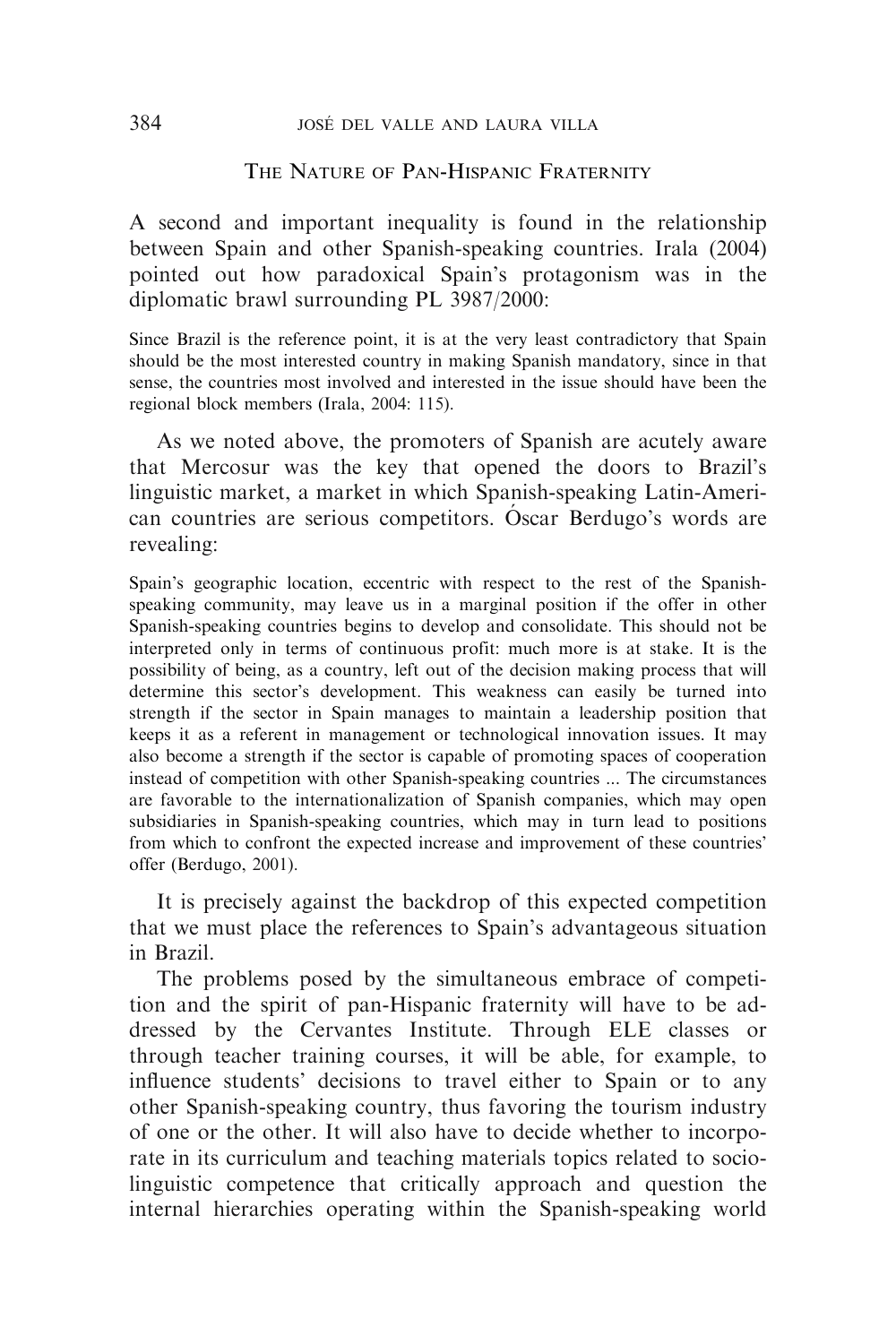(e.g. dialect A is better than dialect B, in this country they speak better than in that one, etc.). We already mentioned that Francisco Moreno found in Brazil a certain preference for Spain's varieties versus, for example, Argentinean ones. The Institute must decide what to do in view of such a situation. Will it look the other way and take advantage of Spain's competitive edge, or will it actively try to be a body of not merely language teachers but language educators by dismantling linguistic prejudice? Will it be honestly loyal to pan-Hispanic ideals or will it behave as a tough contender in this lucrative linguistic market?

One of the most dangerous erasures (Irvine & Gal, 2000: 38) in discussions of ELE and Spanish as an economic resource is the silence surrounding intralinguistic hierarchies. It is a fact that in certain contexts knowledge of Spanish is a valuable asset for those who posses it. However, we must not forget the unequal distribution of that resource. As long as there are sharp hierarchies that value certain regional or social varieties over others, as long as corrective mechanisms are not put in place, as long as the means are not provided for people to develop the most valued communicative skills, as long as the ELE curricula do not aim at linguistic democratization, we will continue to face the perpetuation of a value system and a habitus that benefits some over others in the exploitation of that unequally distributed resource that is the Spanish language (Bourdieu, 1991: 43–65).

## Spanish in Brazil and Brazilian Sovereignty

If the Cervantes continues to grow and gain ground in the training of Spanish teachers in Brazil, it will also gain power to influence Brazil's linguistic ecology and to spread, from the classroom, linguistic ideologies. As Phillipson puts it: ''Education is a vital site for social and linguistic reproduction, the inculcation of relevant knowledge, skills and attitudes, and therefore particularly central in processes of linguistic hierarchisation'' (1997: 240).

Of course, no one in Brazil is required (yet) to study at the Cervantes, but let us keep in mind that Spanish institutions have lobbied the Brazilian Ministry of Education to accept the Advanced DELE as a valid qualification (together with a high school diploma and four college level courses in education) to become a Spanish teacher at the elementary and secondary levels. Opening this path means allowing a small but significant presence of a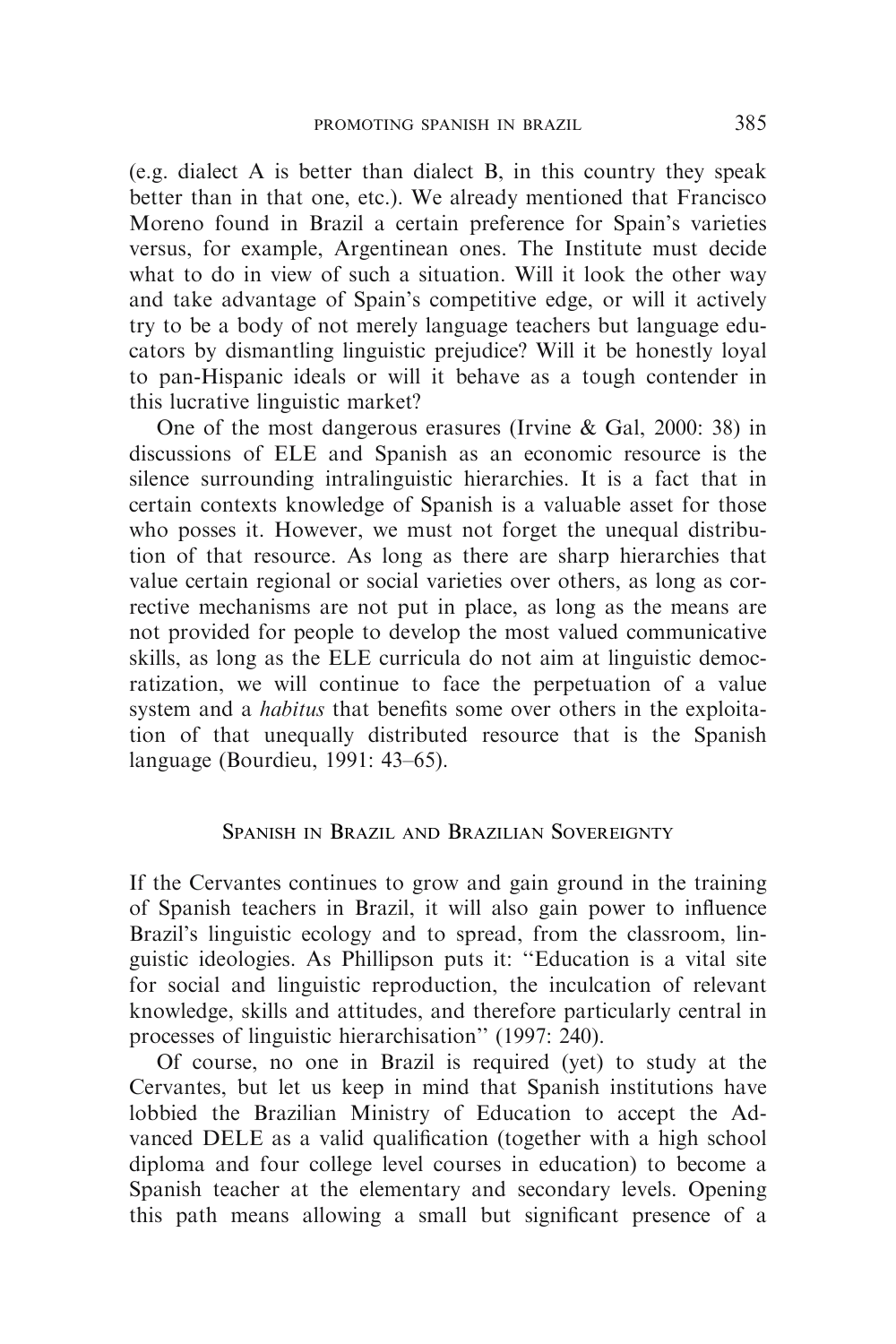foreign institution in Brazil's educational system, where knowledge and skills as well as social and cultural images of self and other are produced and reproduced. We do not believe this situation to be disconnected from the cultural and business bonds being built between Spain and Brazil. Such a scenario, in any event, illustrates the conditions under which language policy operates in the context of globalization: how a nation's government (in this case, Brazil's) may surrender a portion of its sovereignty in an attempt to speedily avail itself of valued international cultural capital (in this case, knowledge of Spanish).

## Neocolonial Policies, Cultural Propaganda, and Erasure

Finally, a few additional considerations on the simultaneity of Spain's linguistic and business projection:

I do not know if they are intimately related; what I do know as an unquestionable reality is that never before has Spain invested so much in Brazil and never before has the demand for Spanish been so great (Nieto Magro, 2001).

Ramón Casilda Béjar offered a more decided interpretation: ''Iberoamerica is a natural area for the expansion of Spanish companies and institutions because the common language and cultural roots facilitate access to markets and clients.'' He confirmed once again an idea expressed a few years earlier by another important Spanish businessman, Jesús de Polanco, President of PRISA (the media conglomerate that owns, for example, EL PAIS and the Grupo Editorial Santillana): "Iberoamerica is a legitimate business, economic, and political objective for Spaniards ... We are much less remote from Latin America than what anyone may think" (qtd. in  $EL$  PAIS, 24 July 1995).

Still, in spite of Polanco's view, questions are raised at times regarding the nature and the legitimacy of Spain's presence in Latin America. Casilda Béjar referred to the possible reason behind those doubts: ''transferring the property of important companies from national to foreign hands may be perceived as a process that undermines national sovereignty and that can be equated with a 'recolonization'.'' A participant in an internet forum (HISPANIA) framed the matter in the following terms:

The Brazil issue makes us think about the preponderance of business conceptions over cultural conceptions in the world; the fact that the latter should be preferred in our relations with Latin America; and still there are many enthusiasts who only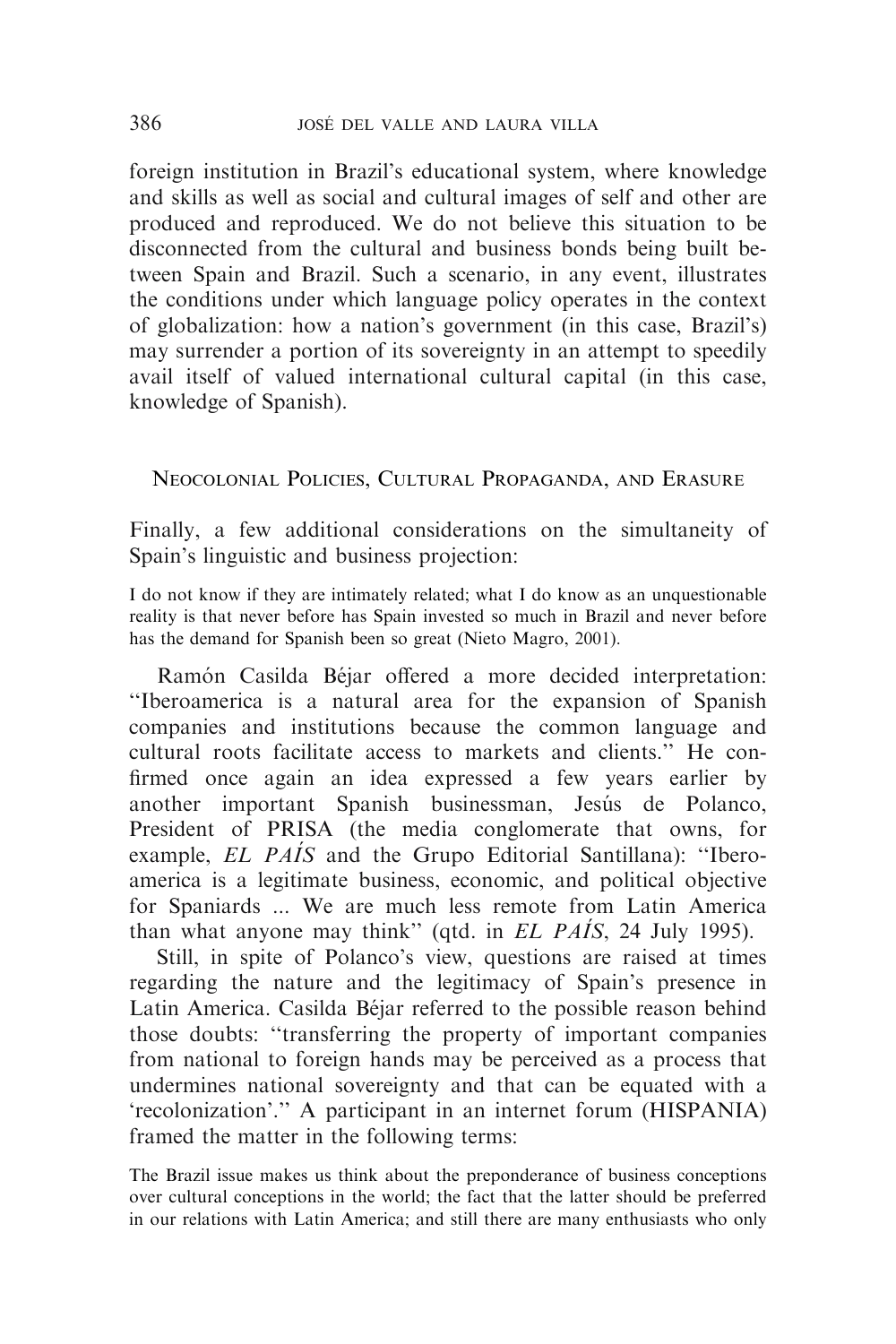talk about money and ''business horizons'' with regard to relations with sister America ... Spain's economic activity overseas looks like all others, like North America's, like the old British empire, etc. We should be more critical of these nouveau riche (Telefónica and its gang) and those who cheer them from the media, we already know with what interests in mind (qtd. in Irala, 2004: 117).

Opinions such as this one make us wonder if the desire to build cultural bonds may be linked to the creation of a Spanish-Brazilian fraternity that would naturalize the presence of Spaniards in Brazil and erase the neocolonial reading of their presence in this market.

#### English versus Spanish

In a way, the development and cultivation of a cultural affinity, the imagining (in the Andersonian sense) of a Hispano-Brazilian community (Anderson, 1983), is one of the cards being played by Spain's transnational corporations against their toughest rivals: American corporations (and maybe in the not so distant future Chinese ones). The international promotion of English has also been linked to the economic, military, and political interests of the United Kingdom and the United States, as has been exposed by Phillipson (1992) and Pennycook (1994), among others.<sup>14</sup> Through their studies we can see how the spread of English has been presented as a ''natural, neutral, and beneficial'' phenomenon (to use Pennycook's words) while at the same time it has been actively promoted by institutions closely linked to American and British political and economic powers. The privileged position that favors the spread of English (and which, according to Phillipson, follows an imperial order) has triggered reactions: first, in countries concerned with the deterioration of the national language as a result of English encroachment;<sup>15</sup> and second, in communities where the survival of minority languages is under threat for the same reason. In both cases the spread of the great international language is read as the cause and consequence of the power and aggressiveness of Anglo-Saxon cultures (and economies).

<sup>&</sup>lt;sup>14</sup> Spolsky's questioning of Phillipson's excessive linguicentrism as a distraction from "the more critical problem of dealing with the social, economic, political and cultural causes and effects of globalization'' (80) is worth noting.

<sup>&</sup>lt;sup>15</sup> These polemics were particularly intense in Brazil. For a fascinating approach to the controversy see Faraco (2001). For France's approach see, for example, Spolsky (2004), especially chapters 5 and 6.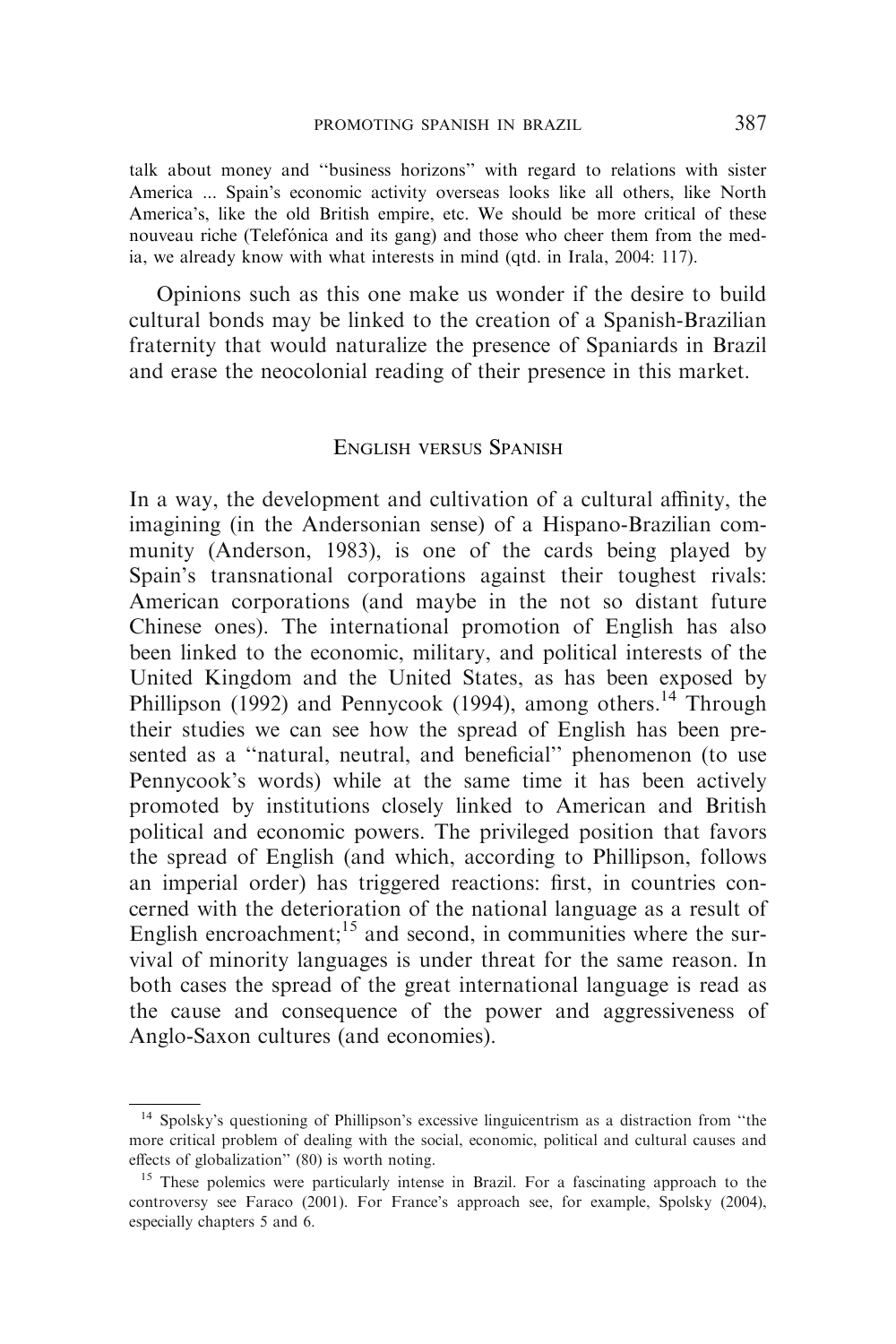In this scenario Spanish plays a complex role: on one hand, as an international language, its defenders present it as a possible counterweight to the dominance of English and they affirm the need to create a loyalty to Spanish strong enough to resist the encroachment of English and everything this language represents; but on the other, they legitimize the status and spread of Spanish with predominantly utilitarian and economic arguments almost identical to those used in the promotion of English. And here lies precisely one of the main discursive traps faced by the defenders of Spanish: using the threat posed by English as an alibi to impose a loyalty to Spanish that (just like in the case of English) will serve the same economic and political interests and hinder the emergence of alternative linguistic cultures and policies better suited to negotiate inter and intralinguistic diversity.

These coincidences, which we barely touch upon here, underline the need to develop critical and comparative studies of policies promoting international languages. Maybe the incorporation of the comparative angle will help in the elaboration of a finer and more comprehensive theoretical model. Our agreement with these authors is ample: we resist the isolation of linguistics and applied linguistics from the social sciences since we consider languages and teaching to be facts and activities that emerge and function in a complex social reality; we insist on the political nature of language policy, and we therefore believe that its agents must account for the efficacy and efficiency of their efforts as well as for the ethical principles that inspire them; we are concerned with understanding the social roots and consequences of language promotion and with the careful analysis of who benefits and who may be hurt as a result of it.

But neither the identification of coincidences nor the common theoretical bases justify the unqualified transference of the concepts developed in the study of one situation to the study of another. Phillipson's theoretical construct, linguistic imperialism, is a good starting point to pursue the comparison. According to Phillipson, imperialism offers us an appropriate political and historical context, and the theories of imperialism an appropriate theoretical framework for the analysis of the value and international prestige of English. In his study, he demonstrates that the goals of the British Council included cultural propaganda and support for the strategic and commercial interests of the United Kingdom, and that one of its main functions, during its development in the fifties, was to consolidate British influence within the Commonwealth and the Empire.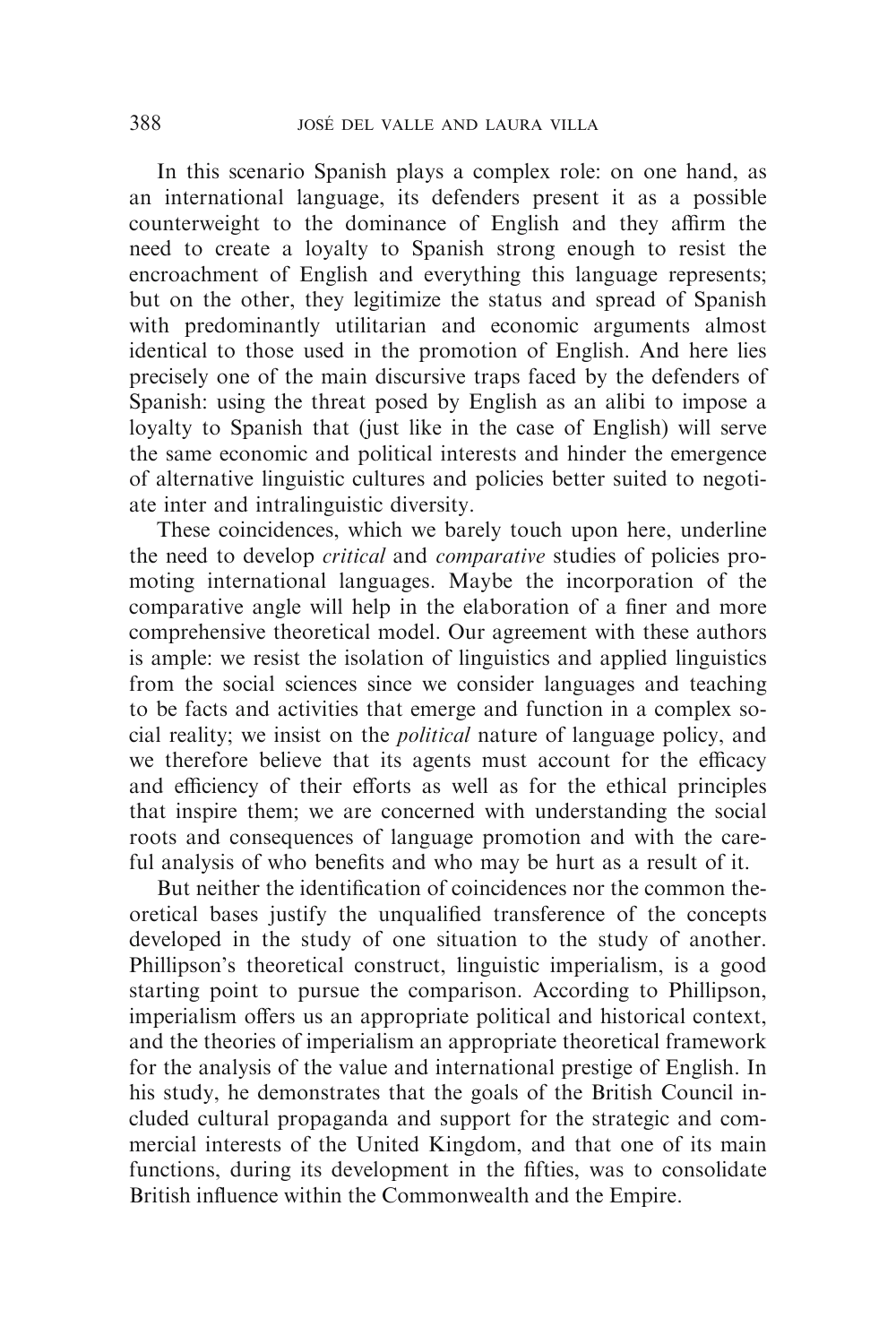Broadly speaking, these objectives (language promotion, cultural propaganda, and business expansion) are also found in the study of the policies promoting the international status of Spanish. In fact, Spain's imperial past still emerges on occasion as a point of reference for the understanding of today's business expansion (''Spanish Conquers Brazil''), and neocolonial rhetoric still colors the language of some policy agents:

One century after Spain's definitive withdrawal after losing Cuba, we return to a continent that is in no way alien to us: Ibero America. Now with other ideas, perspectives, and hopes provided to us by the new weapons: Spanish corporations, which have spread with the new winds of globalization ... note that the extraordinary position reached in this continent has been made possible by our extraordinary ally: the language, cause and effect of our emotional, psychological, and cultural affinity (Casilda Béjar, 2001).

We definitely do not discard potentially illuminating concepts developed by Phillipson (linguicism, linguistic imperialism, centerperiphery relations, exploitation) for the historical analysis of the policies that promote Spanish. However, we believe that an excessive linguicentrism (Spolsky, 2004: 80) or the uncritical transfer of the concept of linguistic imperialism – without the qualification that Phillipson (1997) himself demands – would force the theory and partially distort what we believe to be the complex nature of Spain's contemporary language policies. It is true that the relationship between Spain and Latin America is still mediated by the imperial imagery and by structures of economic inequality that have their roots in colonial times. But considering what we have encountered in our study we believe that a better understanding of these policies will be reached by establishing a dialogue with phenomena such as the accumulation of power by transnational corporations, the power of national states vis-a`-vis international capital, the new and old mechanisms of the construction of ethnic, national and transnational identities, and, most fundamentally, the commodification of culture (Heller, 1999a, b).

#### ACKNOWLEDGEMENTS

We thank Leonor Acuña, Laura Callahan, Carlos Alberto Faraco, and Miguel Martinez, as well as *Language Policy's* anonymous reviewers for their insightful comments to a draft version of the article.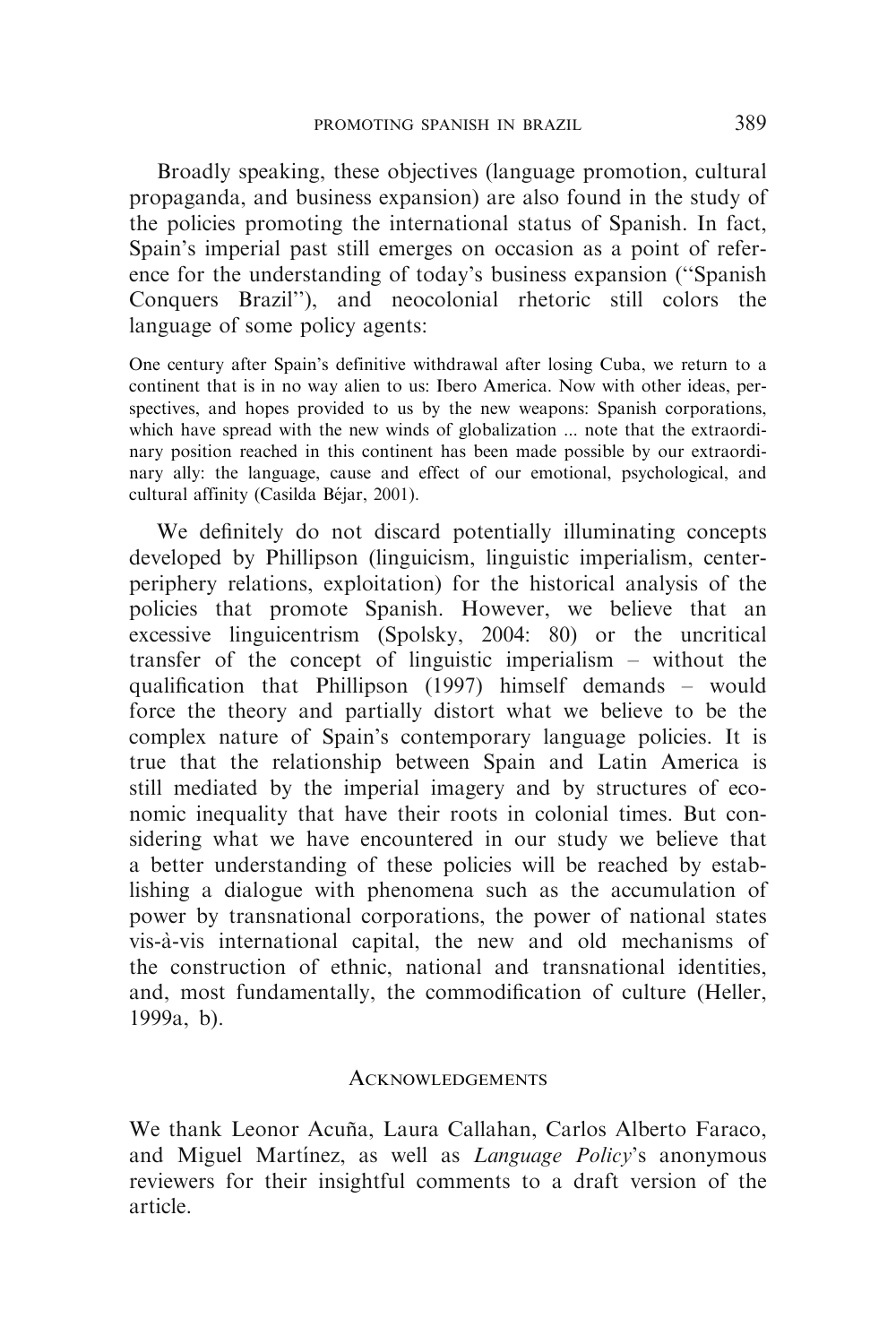#### **REFERENCES**

- Anderson, B. (1983). Imagined communities: Reflections on the origin and spread of nationalism. London & New York: Verso.
- Avogadro, E. G. (2001). Importancia econo´mica del espan˜ol en Brasil. http:// cvc.cervantes.es/obref/congresos/valladolid/mesas\_redondas/avogadro\_e.htm.
- Bagno, M. (2003). A Norma Oculta: Língua e Poder na Sociedade Brasileira. São Paulo: Parábola.
- Berdugo, Ó. (2001). El español como recurso económico: anatomía de un nuevo sector.http://cvc.cervantes.es/obref/congresos/valladolid/ponencias/activo\_del espanol/1\_la\_industria\_del\_espanol/berdugo\_o.htm.
- Blommaert, J. & Verschueren, J. (1998). The role of language in European nationalist ideologies. In B. B. Schieffelin, K. A. Woolard & P. V. Kroskrity (Eds), Language ideologies: Practice and theory (pp. 189–210). New York & Oxford: Oxford University Press.
- Bonet, L. & de Gregorio, A. (1999). La industria cultural española en América Latina. In N. G. Canclini & C. Moneta (Eds), Las industrias culturales en la integración latinoamericana (pp. 77–111). Buenos Aires: Eudeba.
- Bortoni-Ricardo, S. M. (2005). Nós Cheguemu na escola, e Agora? Sociolingüística e Educação. São Paulo: Parábola.
- Bourdieu, P. (1991). Language and symbolic power. Cambridge: Harvard University Press.
- Bugel, T. (1999). O espanhol na cidade de são paulo: quem ensina qual variante a quem?. Trabalhos em Lingüística Aplicada, 33, 71–87.
- Bugel, T. (2000). Aspectos ideológicos y culturales de la enseñanza actual del español como lengua extranjera en la ciudad de San Pablo – Brasil. In M. Zorraquino, M. Antonio, & C. Díez Pelegrín (Eds), Qué español enseñar? Norma y variación  $lingüísticas$  en la enseñanza del español a extranjeros (Proceedings of XI congreso internacional de ASELE) (pp. 239–246). Zaragoza, Spain: Universidad de Zaragoza.
- Bugel, T. (2004). 'Spanish conquers Brazil' The expansion of Spanish abroad: Reports by the Spanish media. In M. Labarta (Ed.), Approaches to critical discourse analysis: Research papers presented at the first international conference on CDA. Valencia, Spain: Universitat de València, Servei de Publicacions.
- Bugel, T. (2005). Sobre planificación lingüística en América Latina: el español en Brasil o "Los reyes viajan a Brasil para apoyar la enseñanza de español en la escuela" – El País, Madrid, 10 de julio de 2000. In V. S. Corrales (Ed.), Proceedings of XIII Congreso Internacional de ALFAL (pp. 1305–1311). San José, Costa Rica.
- Calvet, L.-J. (1974). *Linguistique et Colonialisme; petit traité de glottophagie*. Paris: Payot.
- Calvet, L.-J. (1987). La Guerre des Langues et les Politiques Linguistiques. Paris: Payot.
- Casilda, B. R. (2001). Una década de inversiones españolas en América Latina (1990–2000) El idioma como ventaja competitiva. http://cvc.cervantes.es/obref/co ngresos/valladolid/ponencias/activo\_del\_espanol/1\_la\_industria\_del\_espanol/casil da\_r.htm.
- Crystal, D. (2003). English as a global language. Cambridge: Cambridge University Press.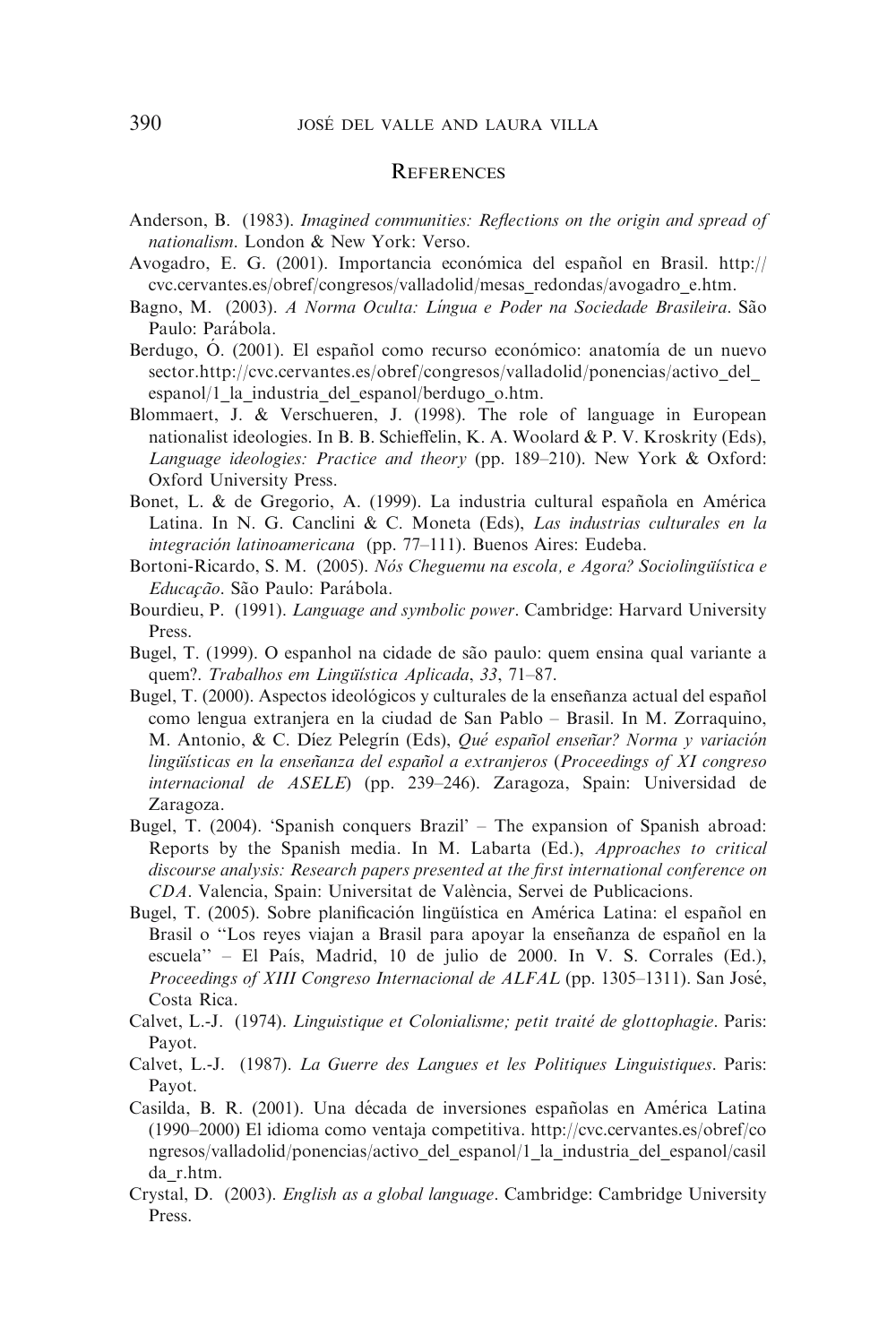- Del Valle, J. (2005). La lengua, patria común: Política lingüística, política exterior y el post-nacionalismo hispánico. In Roger Wright & Peter Ricketts (Eds), Studies on Ibero-Romance linguistics dedicated to Ralph Penny (pp. 391–415). Delaware: Juan de la Cuesta.
- Del Valle, J. & Gabriel-Stheeman, L. (Eds). (2002). The Battle Over Spanish Between 1800 and 2000: Language Ideologies and Hispanic Intellectuals. Routledge, London and New York.
- Faraco, C. A. (Org.). (2001). *Estrangeirismos: Guerras en torno da Língua*. São Paulo: Parábola.
- García Delgado, J. L. (2001). El activo del español: presentación. http://cvc.cervantes.es/obref/congresos/valladolid/ponencias/activo\_del\_espanol/1\_la\_industria\_de l\_espanol/garcia\_j.htm.
- García Delgado, J. L., & Alonso, J. A. (2001). La potencia económica de un idioma: una mirada desde España. http://cvc.cervantes.es/obref/congresos/valladolid/ mesas\_redondas/garcia\_j.htm.
- Güemes Barrios, J. J. (2001). El español como recurso turístico: el turismo idiomático. http://cvc.cervantes.es/obref/congresos/valladolid/mesas\_redondas/ guemes\_j.htm.
- Heller, M. (1999a). Alternative ideologies of la francophonie. Journal of Sociolinguistics, 3(3), 336–359.
- Heller, M. (1999b). Linguistic minorities and modernity: A sociolinguistic ethnography. London: Longman.
- Iglesias, E. V. (2001). El potencial económico del español. http://cvc.cervantes.es/ obref/congresos/valladolid/ponencias/activo\_del\_espanol/1\_la\_industria\_del\_espanol/ iglesias\_e.htm.
- Irala, V. B. (2004). Práticas discursivas sobre o espanhol através da comunicação mediada por computador: "la lengua mía, la lengua tuya, la lengua nuestra". Dissertação de Mestrado (M.A. thesis). Escola de Educação. UCPEL. Orientador (Advisor): Dr. Vilson José Leffa. Pelotas.
- Irvine, J. & Gal, S. (2000). Language ideology and linguistic differentiation. In P. V. Kroskrity (Ed.), Regimes of language (pp. 35–84). Santa Fe, NM: School of American Research.
- Kroskrity, P. V. (Ed.) (2000). Regimes of language. Santa Fe, NM: School of American Research.
- Mar-Molinero, C. (2000). The politics of language in the Spanish-speaking world. Londres y Nueva York: Routledge.
- Moreno, F. (2000). El español en Brasil. http://cvc.cervantes.es/obref/anuario/ anuario\_00/moreno/.
- Nieto Magro, A. (2001). Aspectos socioeconómicos del español y el portugués. Algunas reflexiones sobre el turismo de lenguas en Brasil. http://cvc.cervantes.es/ obref/congresos/valladolid/ponencias/unidad\_diversidad\_del\_espanol/5\_espanol\_y\_portugues/nieto\_m\_a.htm.
- Pennycook, A. (1994). The cultural politics of English as an international language. London: Longman.
- Phillipson, R. (1992). Linguistic imperialism. Oxford: Oxford University Press.
- Phillipson, R. (1997). Realities and myths of linguistic imperialism. Journal of Multilingual and Multicultural Development, 18(3), 238–247.
- Real Academia Española. (1999). Ortografía de la Lengua Española. Madrid: Espasa-Calpe.